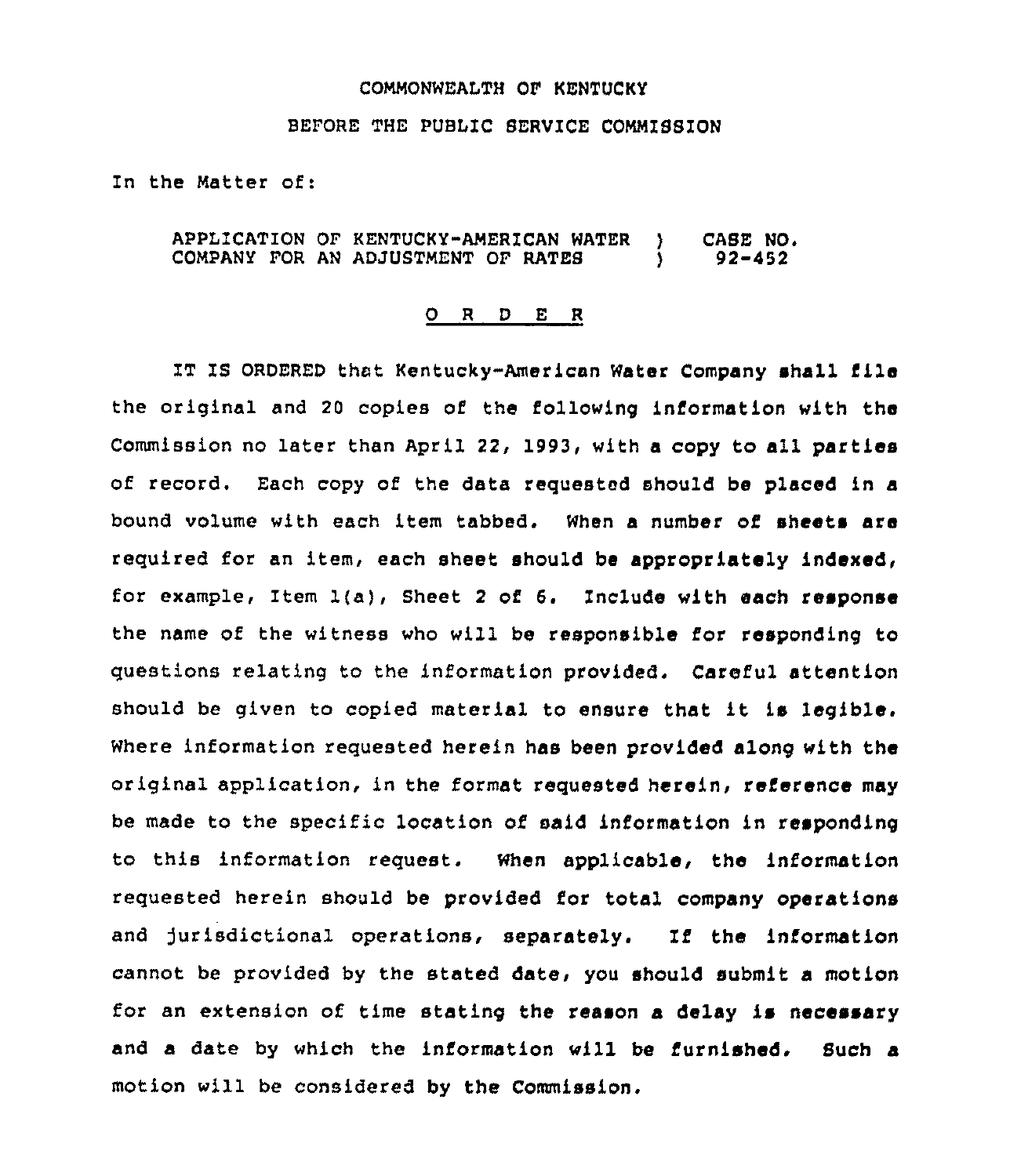1. How have the strategic planning processes at Kentucky-American, the Southern Region and American Waterworks been modified to reflect the use of a future test year for rate-making purposes?

2. How have the June 1991 Schumaker & Company management audit recommendations, especially those involving cost savings, been reflected in the future test year forecasts? Discuss and detail the dollar amounts in question.

3. Describe Kentucky-American's assessment of the levels of risk it deems acceptable in its operations as well as the management of those risks.

4. Describe and detail the contingency planning process at Kentucky-American.

5. Provide terms and conditions of the availability and cost of short-term debt for the period April 1, 1993 through March 31, 1994 (similar to information provided in response number 36 to the Commission's data request number 2).

6. Have the 8-1/2% series mortgage bonds mentioned in Cecil Sasher's, Vice President and Treasurer of Kentucky-American, testimony been recalled as planned on March 1, 1993?

7. When was Thomas Zepp's, Vice President of Utility Resources, Inc., testimony prepared?

8. Why are pages 10 and 11 of Mr. Zepp's exhibit based on information available as of October 1991? Explain, in detail, why this is the most recent information available.

 $-2-$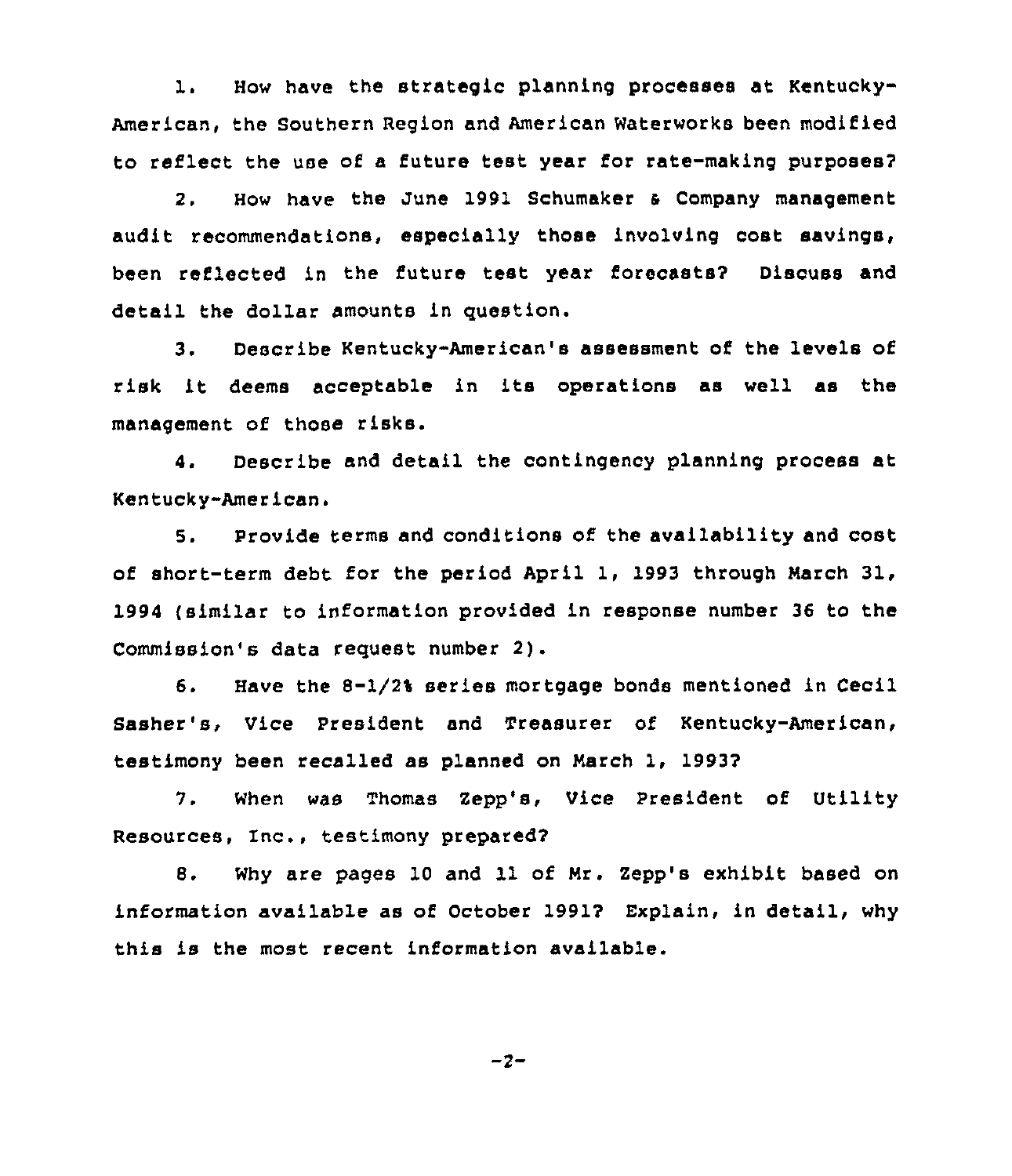9. For each figure given on pages 10 and 11 of the exhibit to Nr. Zepp's testimony, state the period of time which the figure represents.

10. Are any of the 11 water utilities used in Nr. Zepp's sample wholly-owned subsidiaries of another company?

11. How many of the 11 water utilities used in Mr. Zepp's sample are regulated in jurisdictions with future or forwardlooking test periods? Indicate which utilities are so situated and how comparable the methodologies are to Kentucky's.

12. Does the high amount of debt leveraging relative to other utilities used in Nr. Zepp's sample tend to decrease Kentucky-American's overall cost of capital? Would this tend to be attractive or unattractive to investors?

13. Provide the years that returns on equity were awarded to each utility on page 14 of the exhibit to Nr. Zepp's testimony.

14. Is the risk caused by the loss of sales due to conservation mitigated by the trend of customer and sales growth in the case of Kentucky-American?

15. Why doesn't Kentucky-American's five-year plan project the need for short-term financing as proposed in Kentucky-American's capital structure in Schedule J-l, page <sup>1</sup> of <sup>2</sup> of Exhibit 38 of the Accounting Schedules?

16. In response to Item 72(b) of the Commission's March 4, 1993 Order, Nr. Oxley stated that billed customer charge and metered water usage data for the twelve month period ended Nay 31, 1992 was used to forecast revenues for the twelve month period

 $-3-$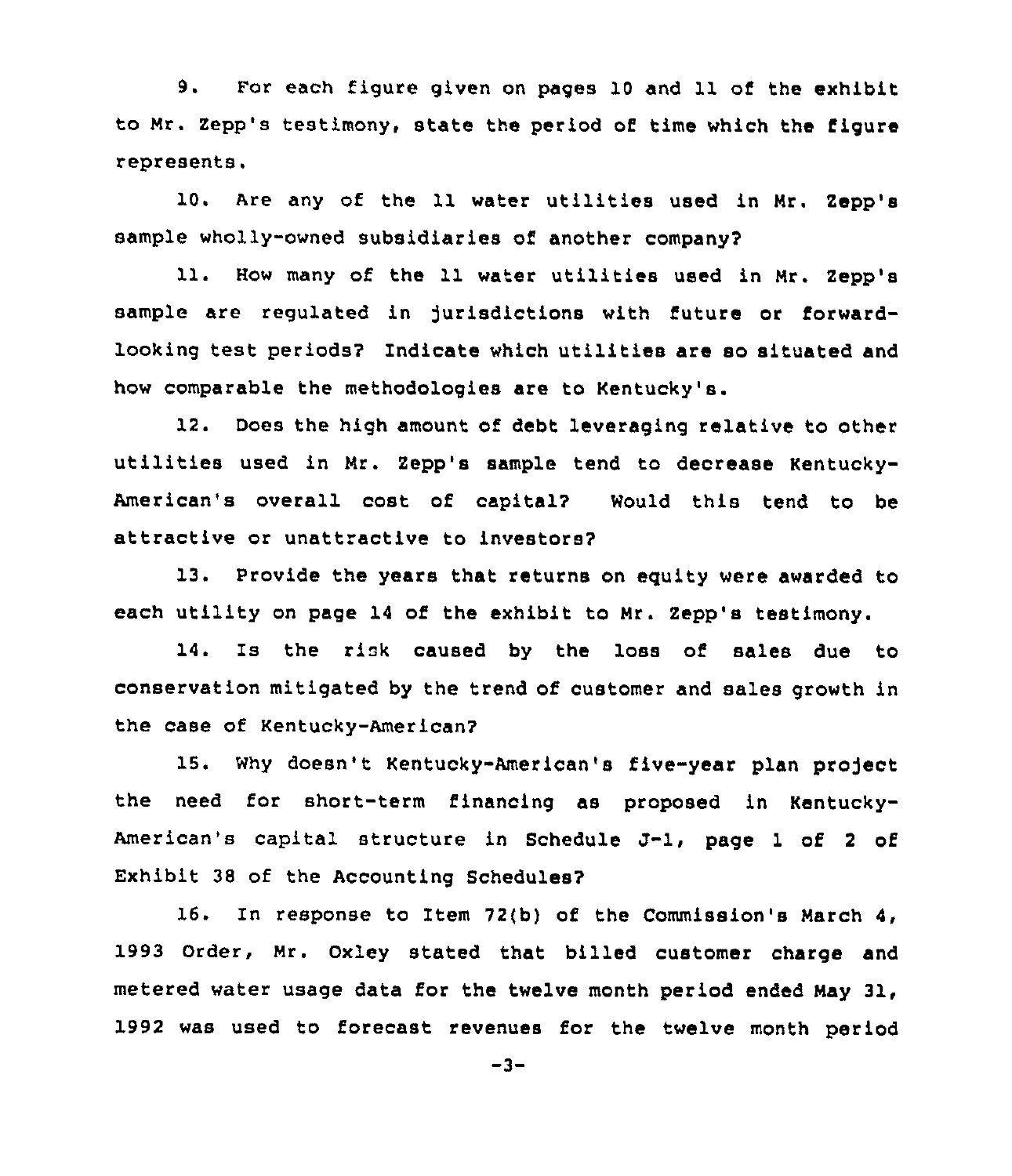ended August 31, 1994. In response to Item 72(c), he stated that the base period revenues includes actual revenue amounts for the six months ended October 1992. Explain why actual revenue amounts for the months of June 1992 to October 1992, with corresponding actual billed customer charges and metered water usage amounts, were not used in forecasting revenues for the twelve month period ended August 31, 1994.

17. In the response to Item 72(c) of the Commission's March 4, 1993 Order, reference is made to April 1992. Should this actually be April 19937

18. In response to Item 77 of the Commission's March 4, 1993 Order, Mr. Oxley stated that Kentucky-American is unaware of any conditions in 1994 which would result in changes in expected customer growth from the forecasted 1993 growth rates. Explain why customer growth rates in 1994 would not be expected to be different from those in 1992 or 1993 given the large year-to-year variations in new customer additions as shown on Workpaper 2-3.

19. Provide <sup>a</sup> reference in this rate case filing for the "monthly budgeted change in customers" as discussed in response to Item 95.

20. Explain how the meter billings shown in column 8 of Workpapers 2-1.1 through 2-1.5 differ from customer bills shown in column <sup>C</sup> of Exhibit 38, Schedule M-3. 1, pages 1 through 5.

21. Referring to the response to Item 93 of the Commission's March 4, 1993 Order, explain why a cost-of-service study was not filed in this case.

 $-4-$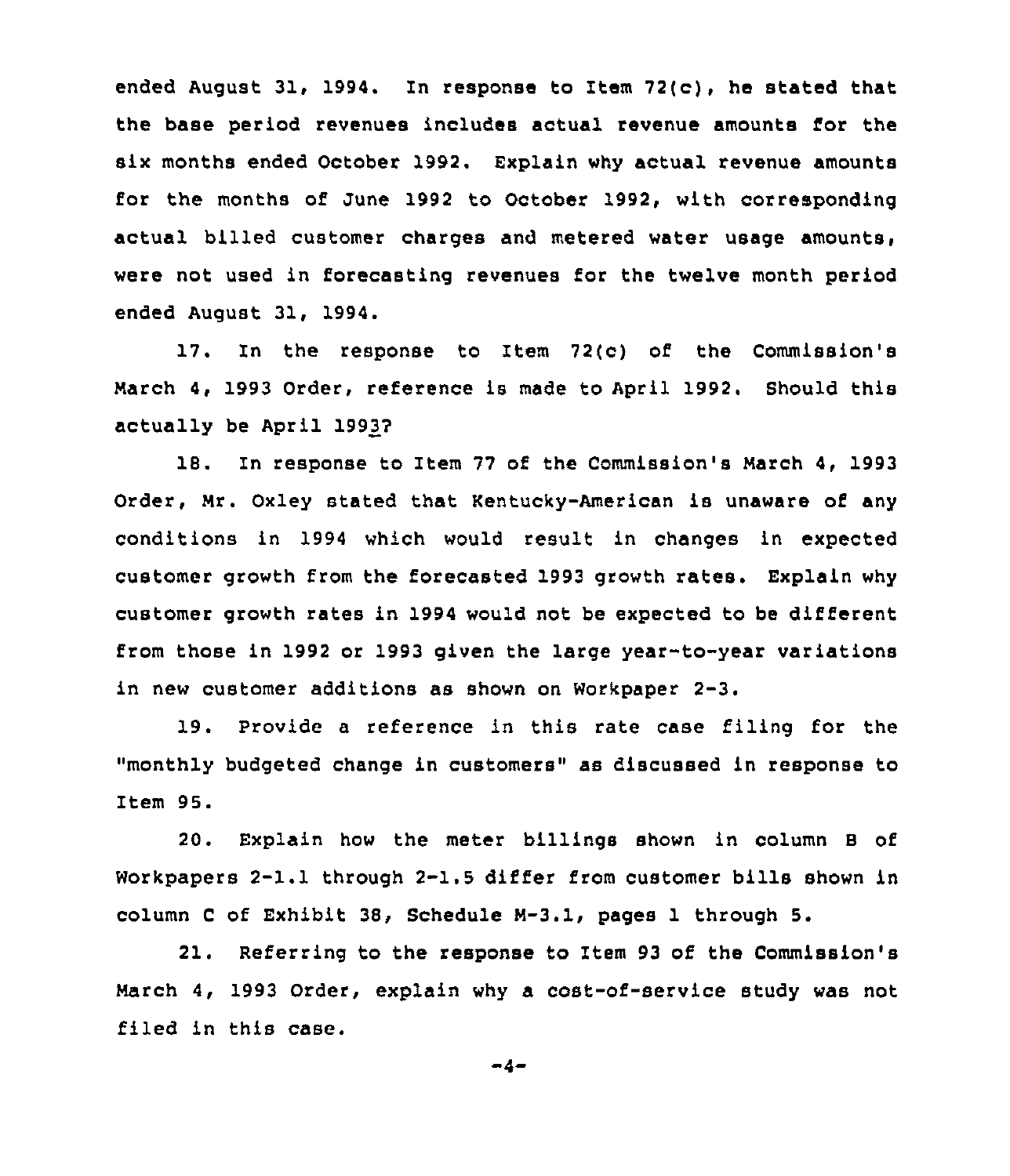22. Provide a complete and detailed description of the weather normalization regression model discussed in response to Item 66 of the Commission's March 4, 1993 Order. In the description, provide, among other things, the following information:

a. How the data provided in response to Item <sup>66</sup> was used in the model.

b. How the quarterly residential customer, sales, actual cooling degree days and rainfall, and normal cooling degree days and rainfall data were determined.

c. The identity of the dependent and independent variables.

d. The methodology used to estimate the model coefficients.

e. How the model estimation results were used to determine the per customer weather adjustment.

f. How the weather normalized sales were used in projecting sales for the forecasted test period.

23. Referring to the response to Item 81 of the Commission's March 4, 1993 Order:

a. Explain why the percentage difference between budgeted sales and actual sales for residential customers in 1992 (6.2 percent) was nearly three times that for total customers (2.4 percent).

b. Explain what happened in 1989 to make the percentage difference between budgeted sales and actual sales for residential

 $-5-$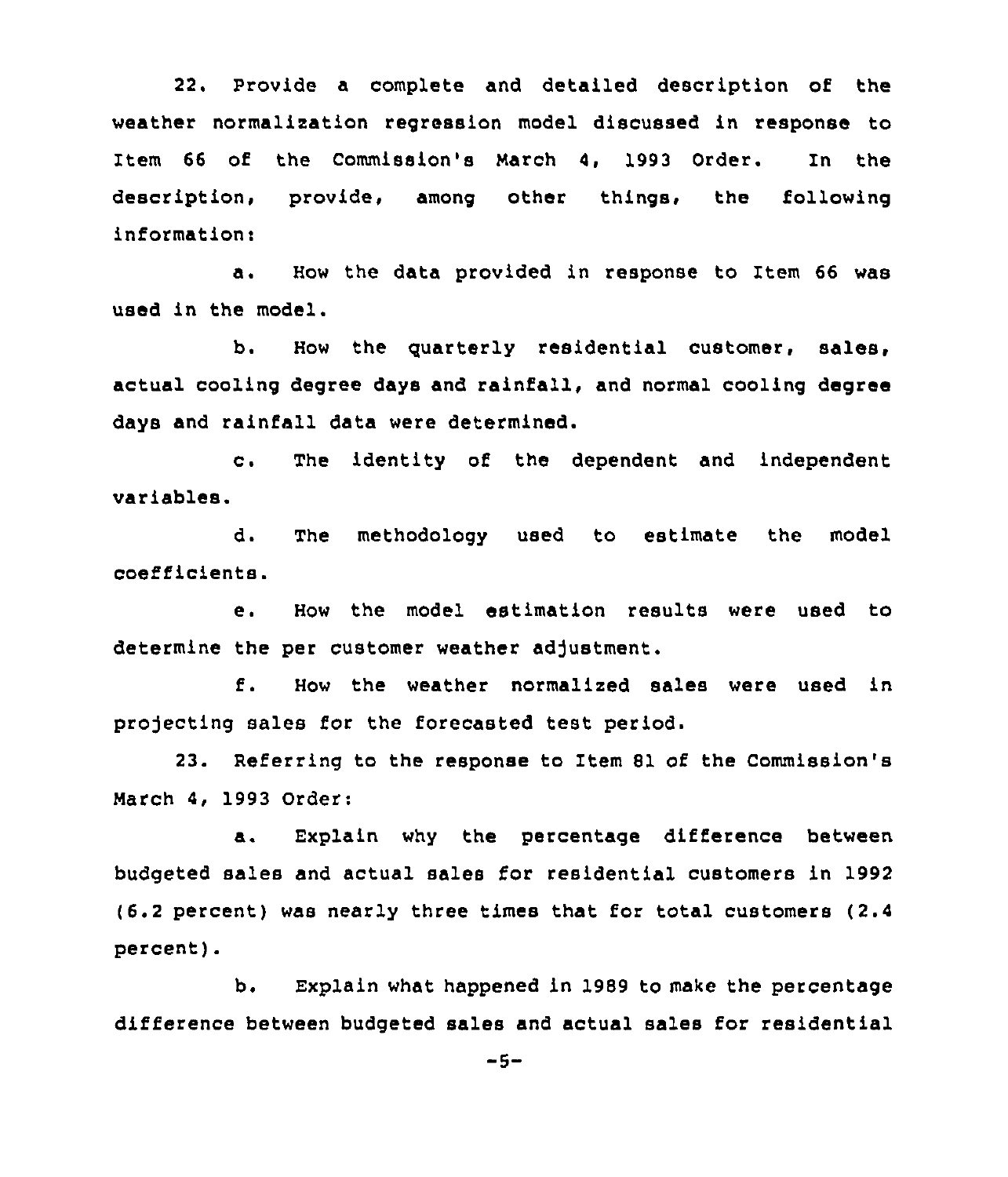and industrial customers to be over 16 percent and that for total customers to be over 12 percent.

24. Explain why Kentucky-American uses an engineering model to predict future sales for plant construction purposes, but then uses a different methodology to predict future sales for setting rates, as described in response to Item 85(a) of the Commission's March 4, 1993 Order. Wouldn't this result in inconsistent forecasts?

25. The response to Item 85(a) of the Commission's March 4, 1993 Order explains that an econometric model is not used by Kentucky-American to forecast sales because of the chance that the forecast could be off by as much as <sup>5</sup> percent. The response to Item 81 shows that for the past five years forecasts for usage per residential customer have been off on average by more than five percent and that forecasts for usage per industrial customer have been off on average by more than eleven percent. Explain whether econometric models could improve the forecasts for those customer classes.

26. Is Kentucky-American aware of any water company other than Tennessee-American Water Company that is using econometric models to forecast water sales7 Explain.

27. In response to Item 85(d) of the Commission's March 4, 1993 Order, Kentucky-American listed eight factors that could affect water sales and customer levels. Explain why Kentucky-American has not developed an econometric model that would use these or other factors in forecasting water sales.

 $-6-$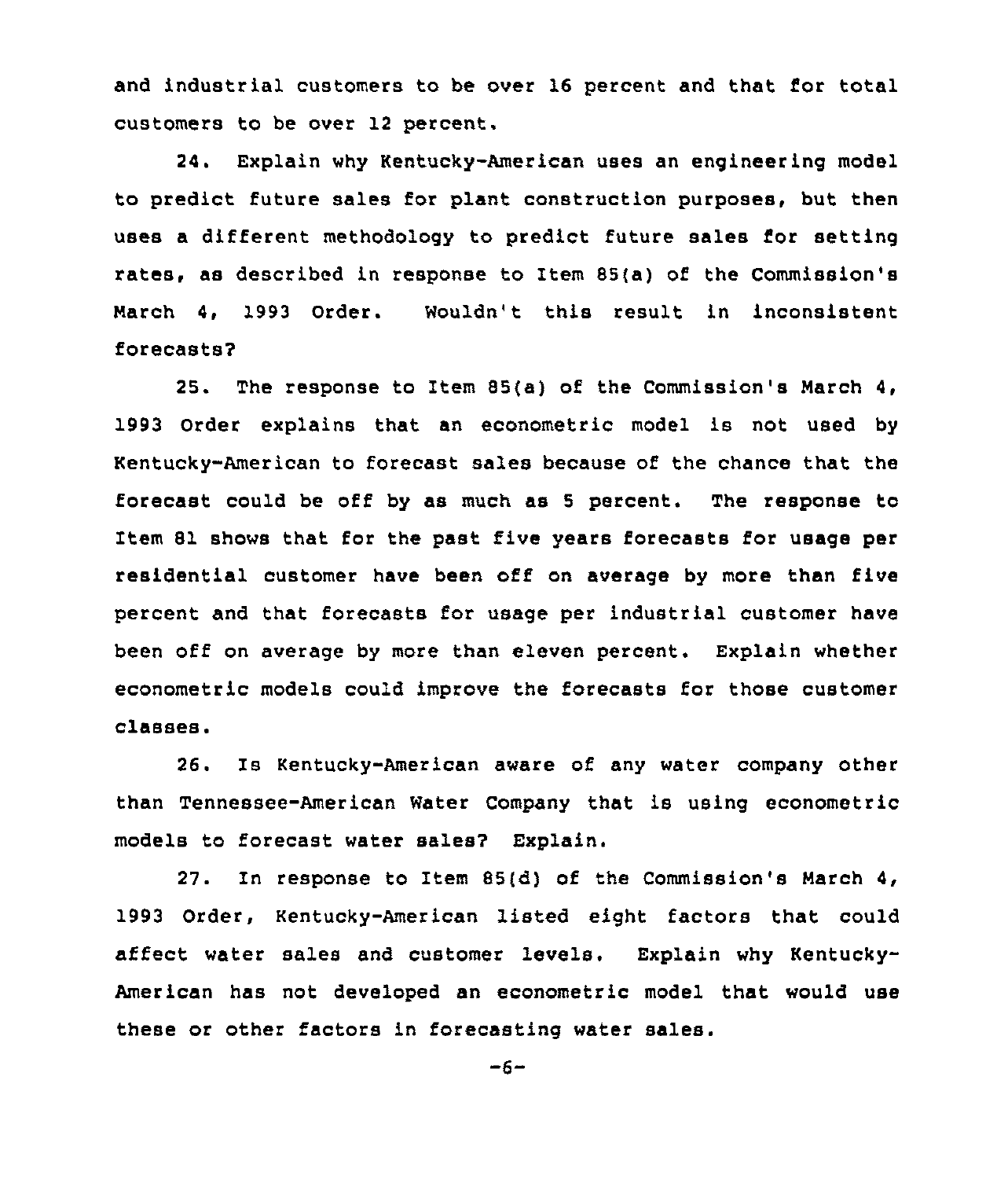28, Explain why Kentucky-American has not conducted sensitivity analysea as part of ita sales and customer forecasts in this case.

29, The response to Item 87.of the COmmiasion's March 4, 1993 Order explains that the extent to which the impact of new and existing conservation programs are being accounted for in sales forecasts is the amount of water savings embedded in a billing analysis in 1992.

a. Is Kentucky-American able to predict the impact of conservation programs on future water sales? Explain,

b. Are water savings resulting from conservation programs expected to continue at 1992 levels? Explain,

30, Provide an explanation for the response to Item 88(a) of the Commission's March 4, 1993 Order.

31. Provide a copy of the cost study referred to in the response to Item 88(c) of the Commission'a March 4, 1993 Order.

32, Provide a copy of the latest edition of American Water Works Association's Manual Ml as referenced in the report provided in response to Item 89 of the Commission's March 4, 1993 order.

33, Has Kentucky-American conducted an analysis of the effect on its sales and revenue resulting from the implementation of single-block or inverted-block rates, similar to the analysis shown in the report provided in response to Item 89 of the Commission's March 4, 1993 Order? If so, provide <sup>a</sup> copy of this analysis.

34, Referring to the response to Item 92 of the Commission's March 4, 1993 Order, does the sales forecast presented in this case

-7-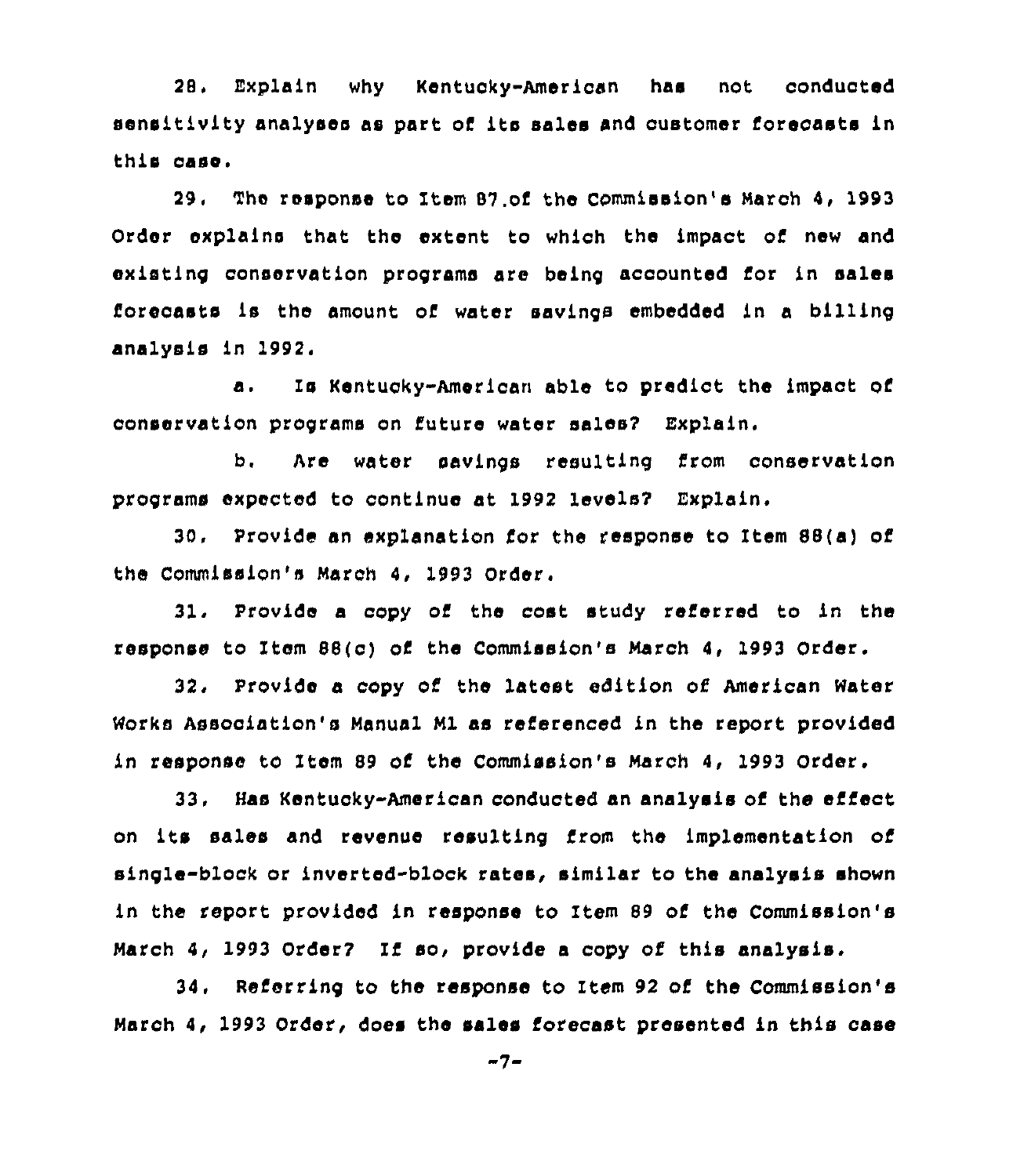reflect or contain any adjustments for abnormal weather conditions7 Explain.

35. Referring to the response to Item 97, a review of Section 3 of Kentucky-American's 1992 Least Cost-Comprehensive Planning Study does not reveal that the construction of two new dame on the Kentucky River is Kentuoky-American's least costly option for meeting its future supply needs, as discussed in Mr. Edens testimony, Please provide additional information which would clarify this matter.

36. In response to Item <sup>24</sup> of the Commission's March 4, 1993, Order, the decrease in Account 903.51 Bi11ing and Accounting Computer the January through April 1993 accrual over the prior year is attributed to a change in assignment of Hershey data processing costs between the financial and customer accounting function. Provide a detailed explanation for the change in assignment of the Hershey data processing costs.

37, Refer to the response to Item 25 of the Commission's March 4, 1993 Orders

a. Provide <sup>a</sup> definition of "retro-adjustment."

b. The attachment lists Warren & Welsh as the source for the retro-adjustment. Identify Warren <sup>4</sup> Welsh and explain their relationship to Kentucky-American.

38. Refer to the response to Item 180 of the Attorney General/Lexington-Fayette's information request of March 4, 1993:

a. Kentucky-American attributed the increase in 1992 over 1991 workers' compensation insurance to large retro-adjustment

 $-8-$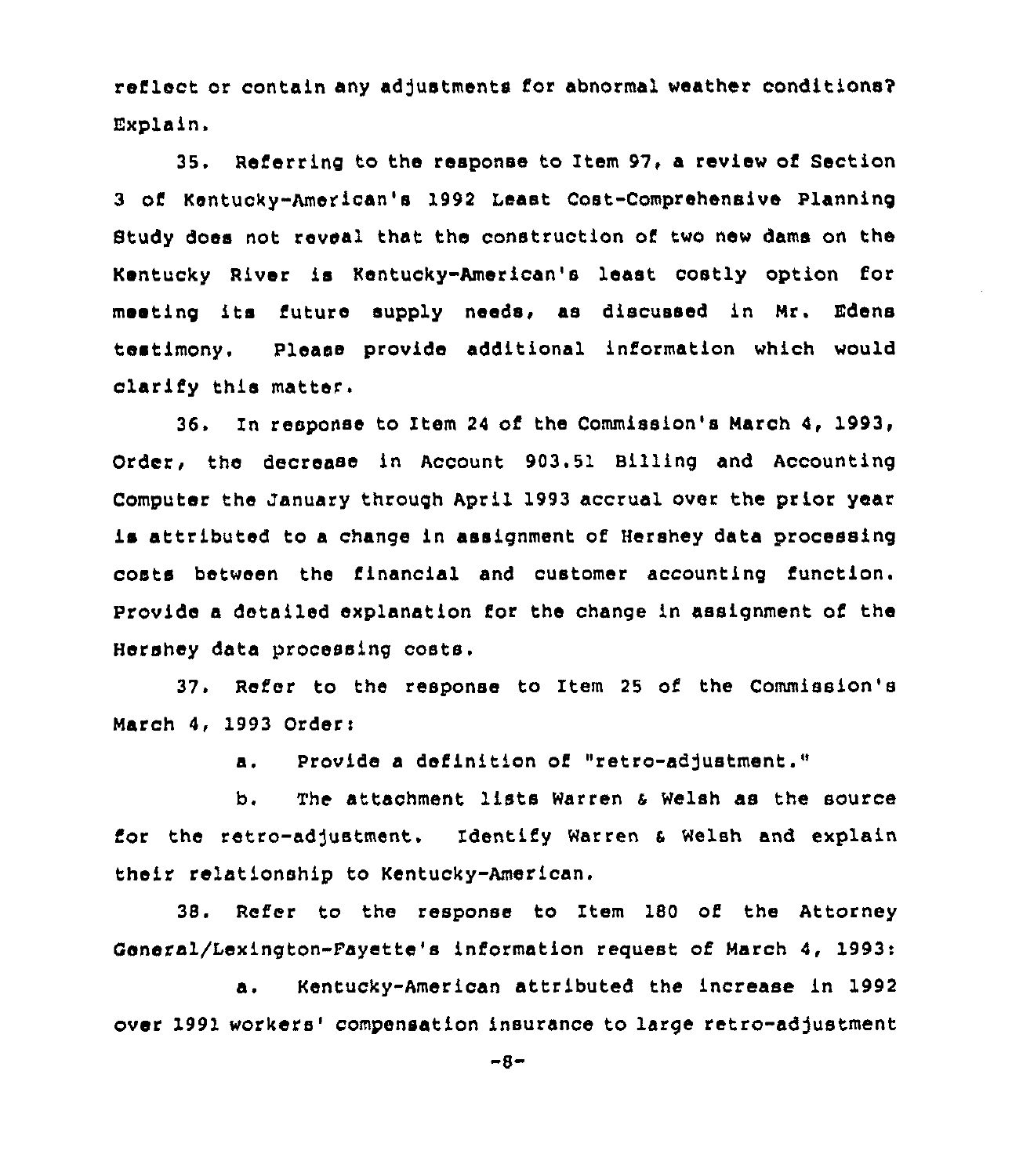credits received in 1991, Why did Kentucky-American receive large retro adjustments in 1991?

b. Provide the amounts of retro-adjustments made to workers' compensation insurance for 1987 through 1992.

c. Does Kentucky-American's forecasted compensation insurance reflect anticipated retro-adjustments? If yes, identify the amount and explain how it was calculated. If no, explain why Kentucky-American did not propose a retro-adjustment.

39. Refer to the response to Item <sup>27</sup> of the Commission's March 4, 1993 Order:

a. Provide <sup>a</sup> detailed analysis identifying the separate components of the prior period and base period retro-adjustments of \$ 177,914 and \$100,933, respectively.

b. Does Kentucky-American's forecasted general liability insurance reflect anticipated retro-adjustments? If yes, identify the amount and explain how it was calculated. If no, explain why Kentucky-American did not propose a retro-adjustment.

40. Refer to the response to Item 31 of the Commission's March 4, 1993 Order:

a. Based on the 1993 and 1994 Allowance for Funds Used During Construction ("AFUDC") budgets it appears that the forecasted AFUDC is  $$321,673.^1$  Is this the correct amount of AFUDC

| Ş | 119,017 |
|---|---------|
| ÷ | 202,656 |
| Σ | 321,673 |

 $\mathbf{1}$ 9/93 through 12/93 1/94 through 8/94 Forecasted AFUDC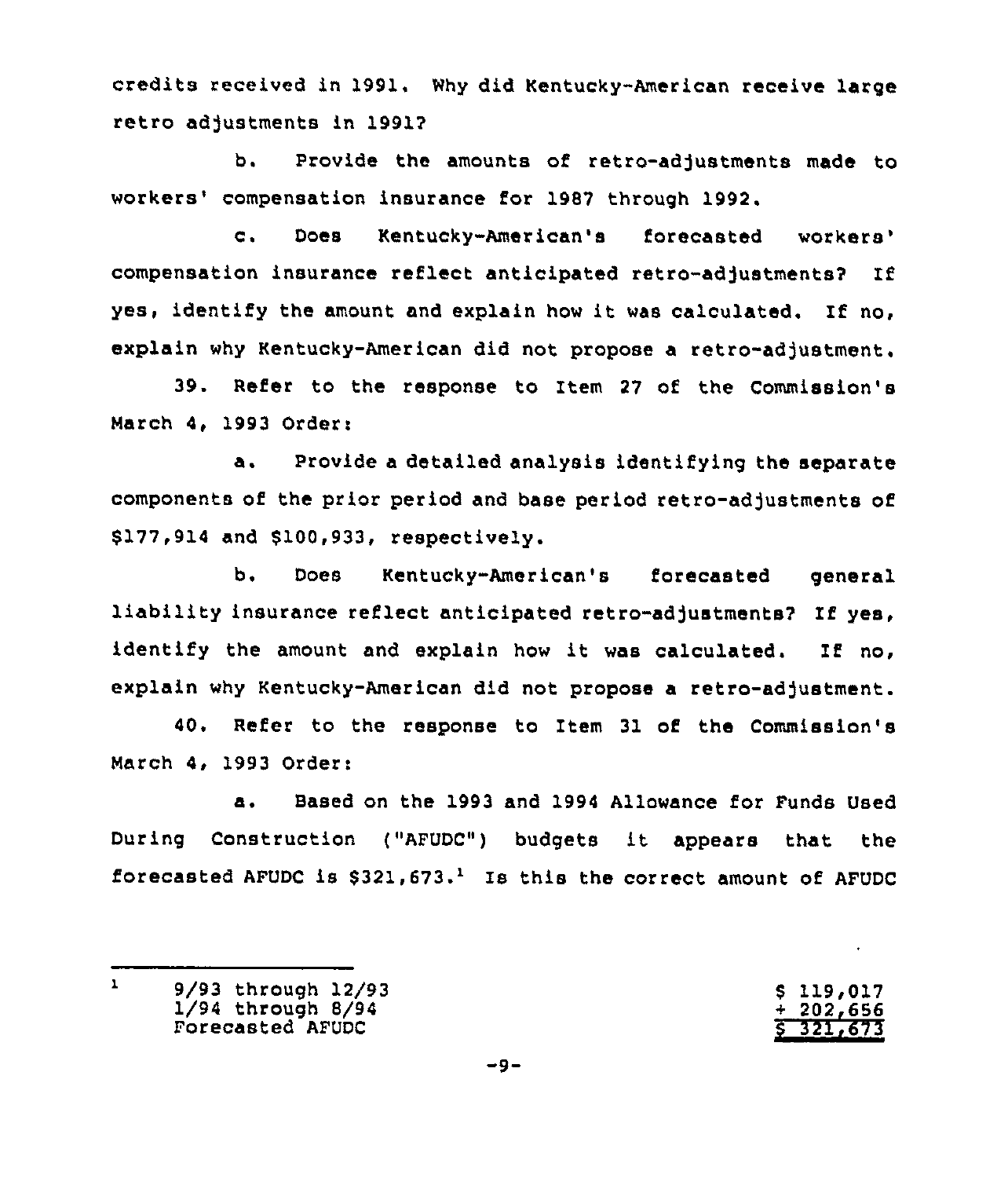for the forecasted period? If no, provide the corrected amount with an analysis showing how it was calculated.

b. What affect does the corrected AFUDC have on Kentucky-American's requested revenue increase? Provide detailed workpapers and calculations to support the AFUDC affect on the reguested revenue increase.

c. Kentucky-American provided <sup>a</sup> programmed maintenance material budget for 1993. If available, provide the 1994 programmed maintenance material budget.

d. For each line item listed in the 1993 and 1994 programmed maintenance material budget classify it as recurring or nonrecurring. For those items that are nonrecurring, provide the date the item was last purchased or the service performed.

41, Refer to the response to Item 33 of the Commission's March 4, 1993 Order:

a. "The legal services to be performed in the forecasted period will be general in nature and will include work in such areas as employee relations, taxes, bankruptcy matters, etc." Provide <sup>a</sup> detailed breakdown of forecasted legal fees into the separate categories that were partially listed above.

b. Are forecasted legal fees based on projections, historical trends, or some combination of both?

c. The forecasted period includes temporary service fees of \$7,920. Provide a detailed explanation of the temporary services that Kentucky-American predicts that it will require in the forecasted period.

-10-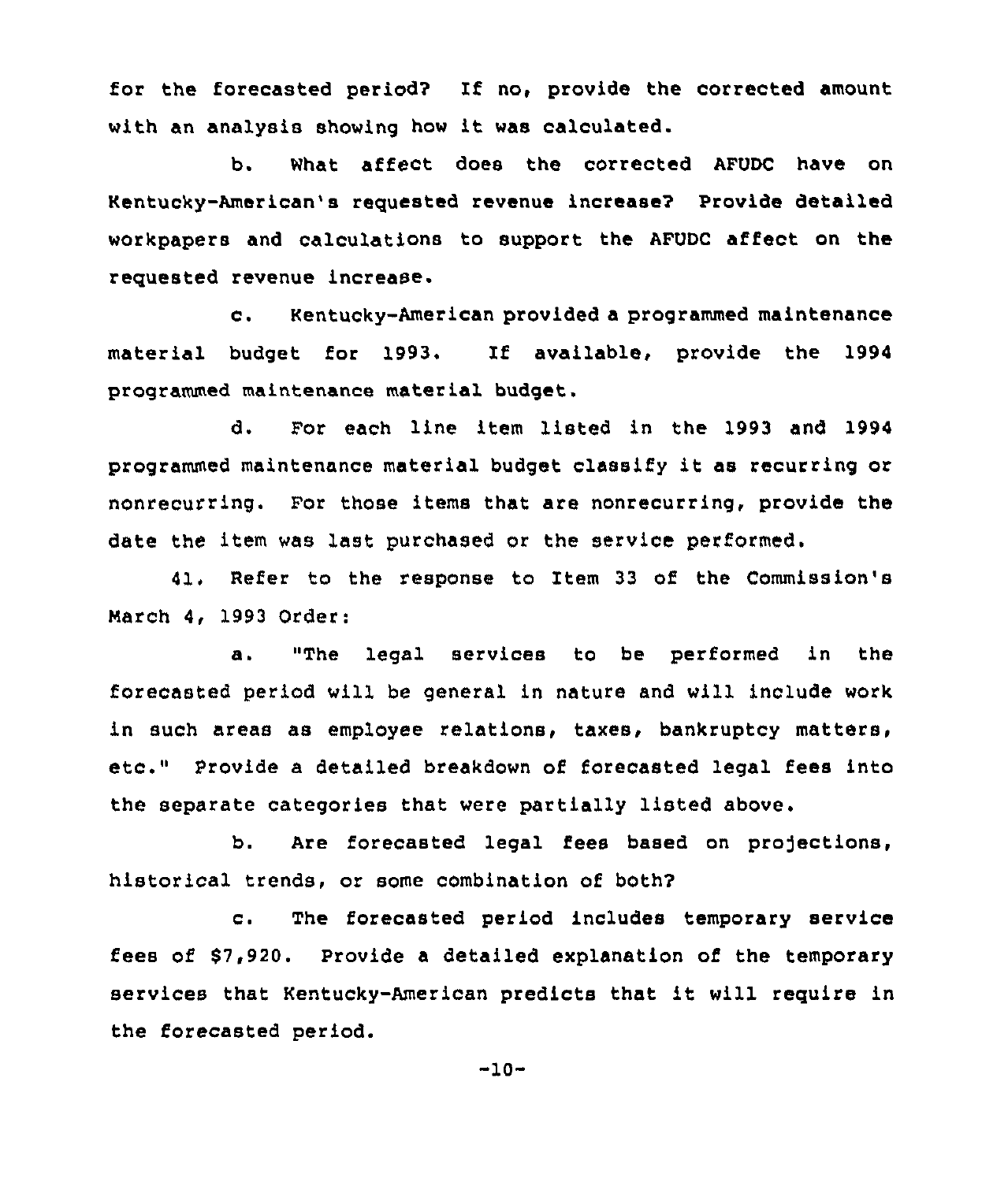d. The forecasted period includes contract services for Optical Disk Imaging and microfilming of Kentucky-American records. Provide copies of the referenced contracts.

e. Are these services performed on an annual basis?

f. Provide the dollar amount included for these contract services in the forecasted period.

42. Are all of the expenses referenced in the response to Item 34 of the Commission's March 4, 1993 Order excluded from operating expenses? If not, list the expense, where it is reported, and the amount.

43. Refer to the response to Item 36 of the Commission's March 4, 1993 Order. provide the short-term debt credit line facilities for April 1, 1993 through March 31, 1994 when available.

44. Refer to the response to Item 37 of the Commission's March 4, 1993 Order:

a. Provide the number of employees that are enrolled in Plan I Medical Option and Plan <sup>2</sup> Medical Option for the base period and forecasted period.

b. Provide the number of employees with dependent coverage in Plan I Medical Option and Plan <sup>2</sup> Medical Option for the base period and forecasted period.

c. Both medical plans have employee contribution requirements. Provide detailed explanations describing how the contribution requirements were developed for each medical plan.

 $-11-$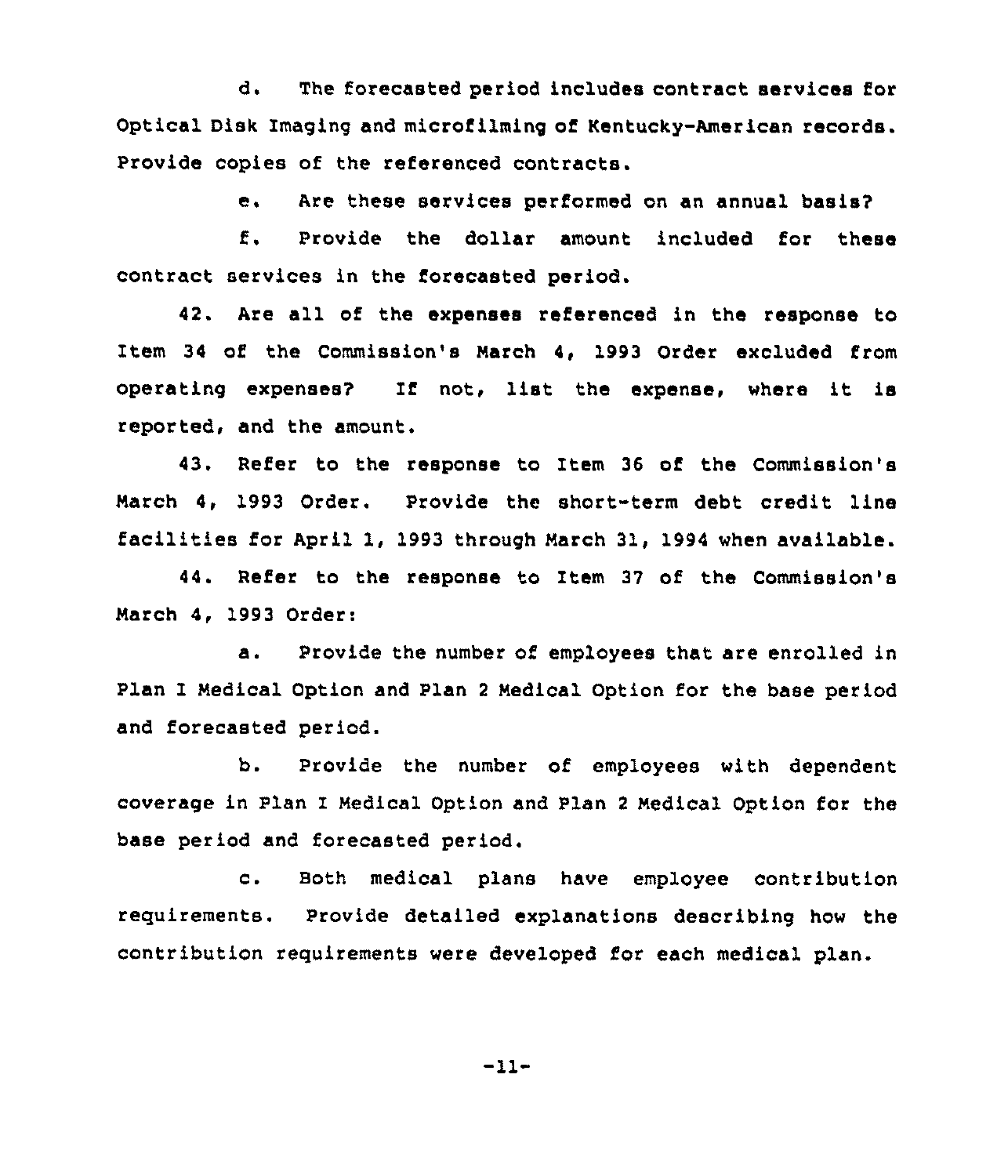d. Explain why Kentucky-American does not require its employees to contribute the difference between single and family coverage.

e. In the recent union contract negotiations, did Kentucky-American attempt to get its employees to contribute the difference between single and family health insurance coverage? Will Kentucky-American consider this option in its next union contract negotiations?

f. Did Kentucky-American factor into its forecasted employee health insurance expense, the increased 1990 employee contributions?

45. In a previous rate case proceeding, Kentucky-American provided a copy of the Tennessee Public Service Commission's weather normalization model. The computer disk provided in that proceeding is inoperable. Provide a new copy of the weather normalization model and a copy of the operating directions.

46. Refer to the response to Item 226 of the Attorney General/Lexington-Fayette's March 4, 1993 Information Request:

a. The comparisons between actual vs. budgeted construction expenditures for 1990, 1991, and 1992 shows that only 6 budget projects<sup>2</sup> were completed on the scheduled date and that no project was completed ahead of schedule. The following is the

| 2 | $90 - 02$ | KRS, Replace Installments  |
|---|-----------|----------------------------|
|   | $90 - 03$ | KRS, Replace (8) Valves    |
|   | $90 - 09$ | Replace Diesel "F", Res #4 |
|   | $90 - 11$ | Construct 12" RT 460       |
|   | $90 - 12$ | Construct 12" Hill Road    |
|   | $91 - 06$ | Purchase 6.5 Acres, KRS    |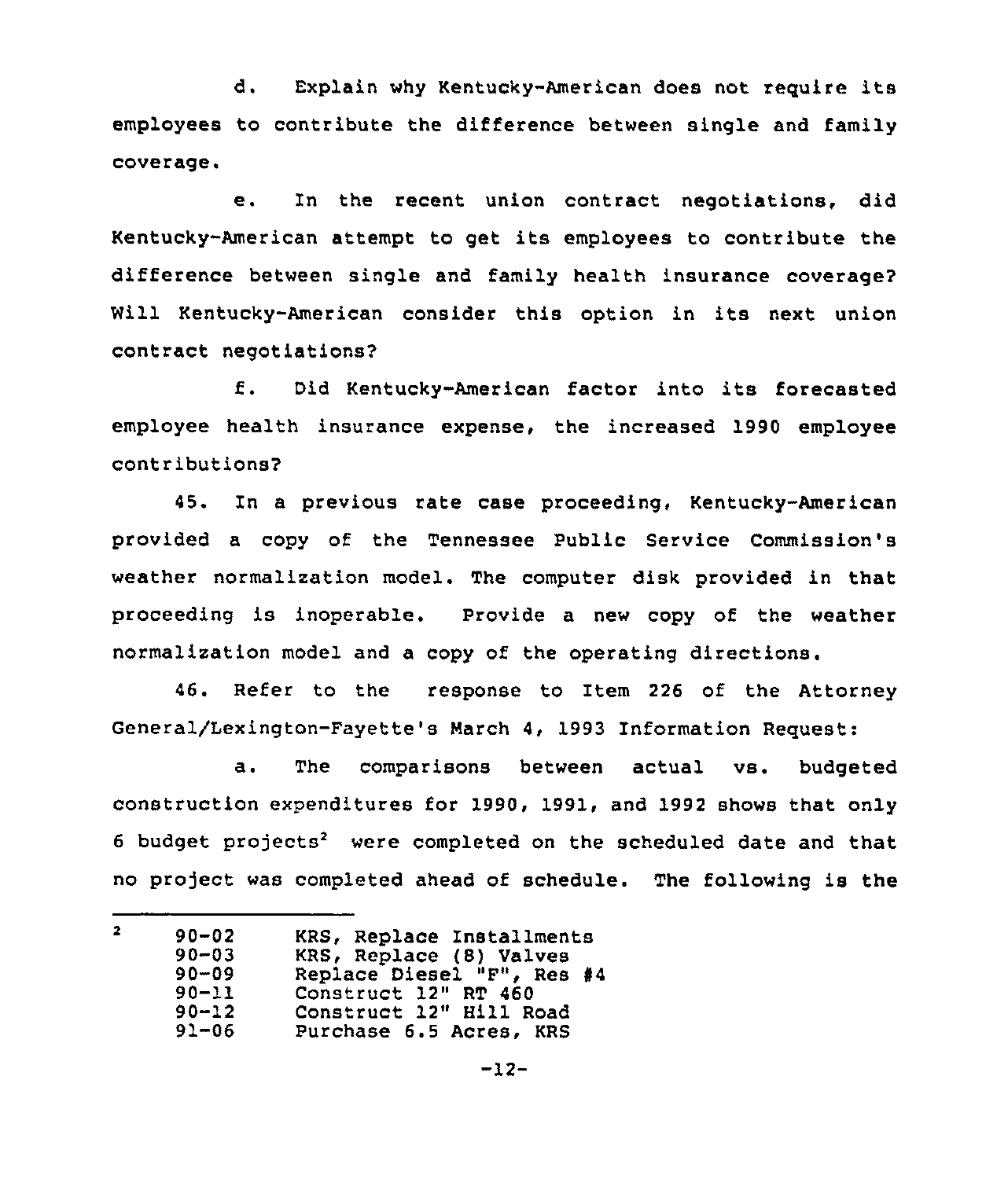response to Item l15 of the Commission's March 4, 1993 Order, "The Company has incorporated into its forecasted plant additions its very best estimate of both the cost and timing of plant additions. The Company has not factored any anticipated cost overruns, time delays or projects finishing ahead of time."

Given that only 6 of the projects in 1990, 1991, and 1992 were completed on schedule, explain why historical completion date trends should not be factored into the estimates.

b. For the period of 1986 through 1992, identify the construction projects completed ahead of schedule, on schedule, and behind schedule.

c. For the period of <sup>1986</sup> through 1992, provide the annual average number of days the construction projects were completed ahead of schedule and behind schedule. Provide all supporting calculations and workpapers.

d. Recalculate the hase period and forecasted period Utility Plant In Service ("Utility Plant") factoring into the construction budget the 6 year historical average of cost overruns, cost underruns, time delays, and projects finishing ahead of time. Include the affect the recalculated Utility Plant would have on the rest of Kentucky-American's base period and forecasted financial statements. Provide all workpapers, assumptions, and calculations.

47. Kentucky-American stated in its response to Item 116(a) of the Commission's March 4, 1993 Order that a comparison was made between leasing rather than purchasing a new System 36 Computer. Provide the details of this comparison.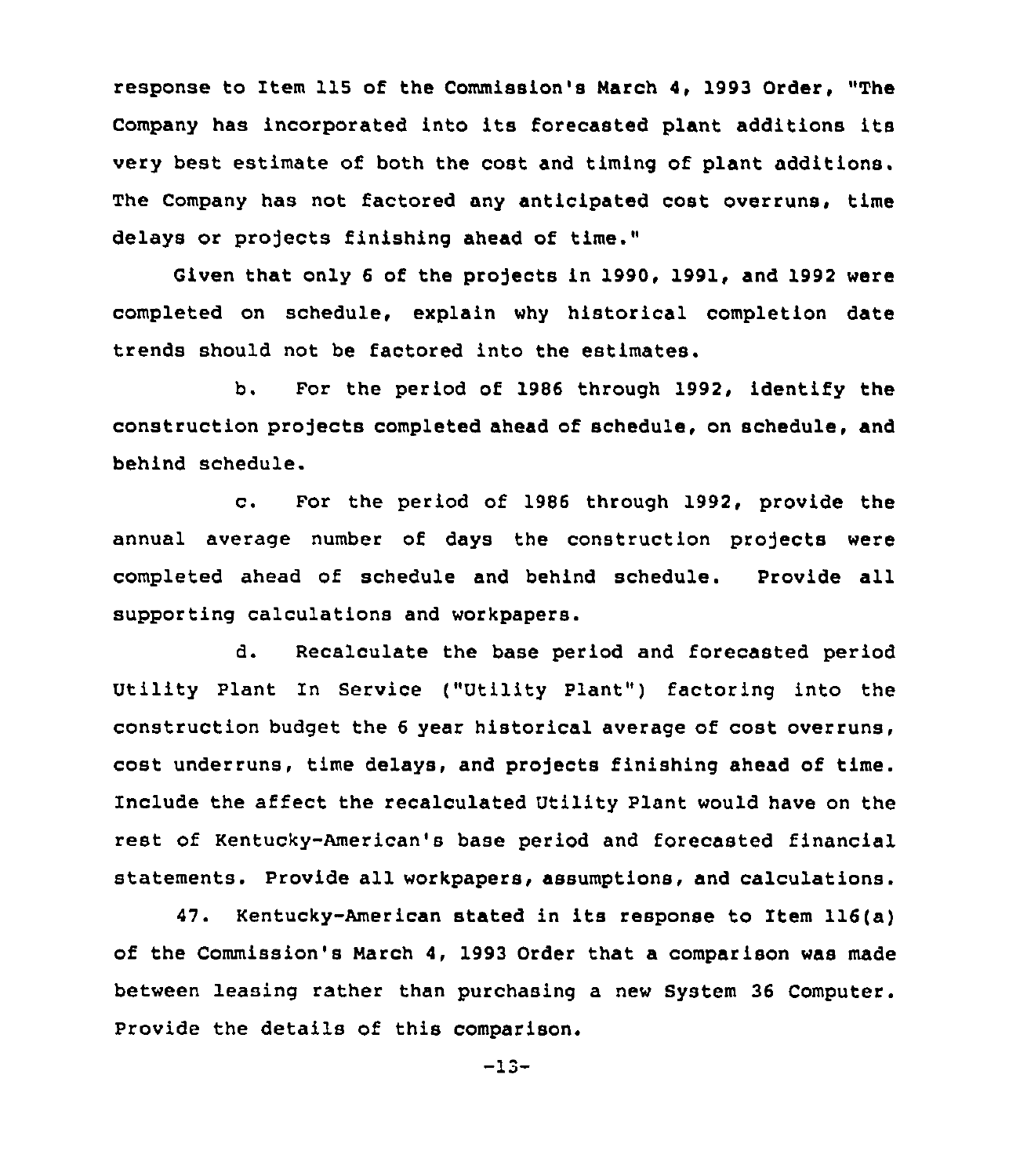48. In response to Item ll6{b) of the Commission's March 4, 1993 Order, Kentucky-American stated that bids will be reguested and its existing System <sup>36</sup> Computer will be sold to the highest bidder. Has the sale of the existing computer system been included in Kentucky-American's forecasted operations? If yes, identify where the sale of the computer is included and the amount. If no, explain why the purchase of the System 36 is included but the sale of the old system was not.

49. Refer to the response to Item 117 of the Commission's March 4, 1993 Order:

a. Kentucky-American stated that the costs it included in Construction Work In Progress ("CWIP") to develop an additional source of supply is for "design and easements." Which of the source of supply options are the "design and easements" for?

b. Why should preliminary design costs for the source of supply pro)ects be included in CWIP?

c. How will Kentucky-American recover its preliminary cost for the source of supply options that are rejected?

d. Which of the source of supply options under consideration does Kentucky-American prefer? Include a detailed discussion of why Kentucky-American prefers it over the other options.

e. Based on its time schedule, when will Kentucky-American know for certain which source of supply option it will choose?

 $-14-$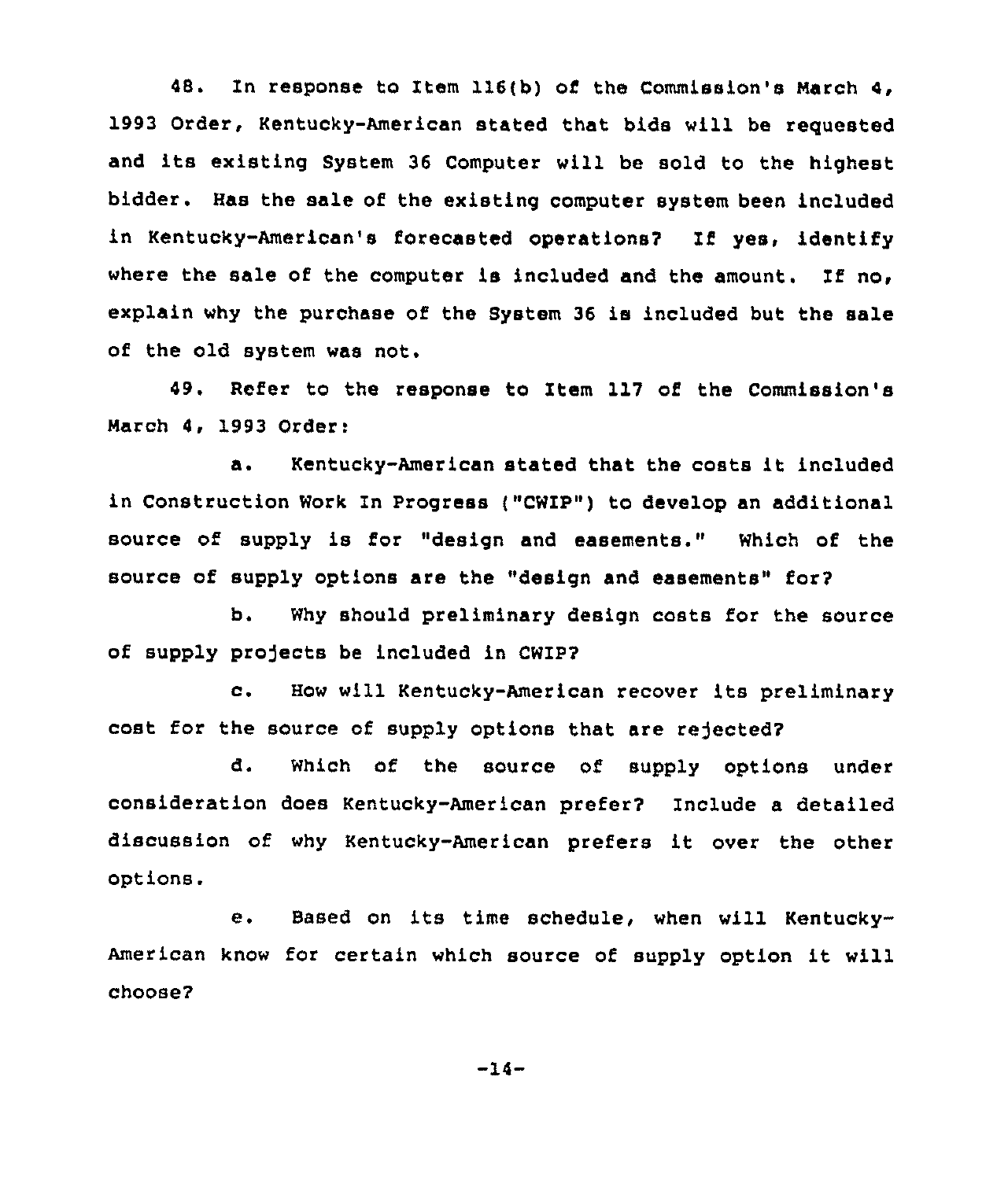f. When does Kentucky-American project that it will seek a Certificate of Public Convenience and Necessity for the source of supply option?

g. What current benefit do the ratepayers receive from the design and or investigation of the source of supply options?

h. When will the source of supply evaluation be completed?

50. Are paid holidays included in the calculation of regular pay?

51. a. Did any of Kentucky-American's employees take time off without pay in 1990, 1991, or 1992? If yes, provide the number of employees per year that took time off without pay and the amount of time that was taken off without pay.

b. Has Kentucky-American factored into its forecasted salaries and wages the historical level of employees that have taken off with out pay? IE no, provide an explanation.

52. Refer to the response to Item 120 of the Commission's March 4, 1993 Order:

a. For those employees that worked on a holiday and were paid scheduled overtime, did Kentucky-American include the full 2,088 hours in calculating that employee's regular salary? If yes, explain why the employee would be paid for overtime and regular pay for the same day.

b. What considerations did Kentucky-American include in its calculation of anticipated overtime?

-15-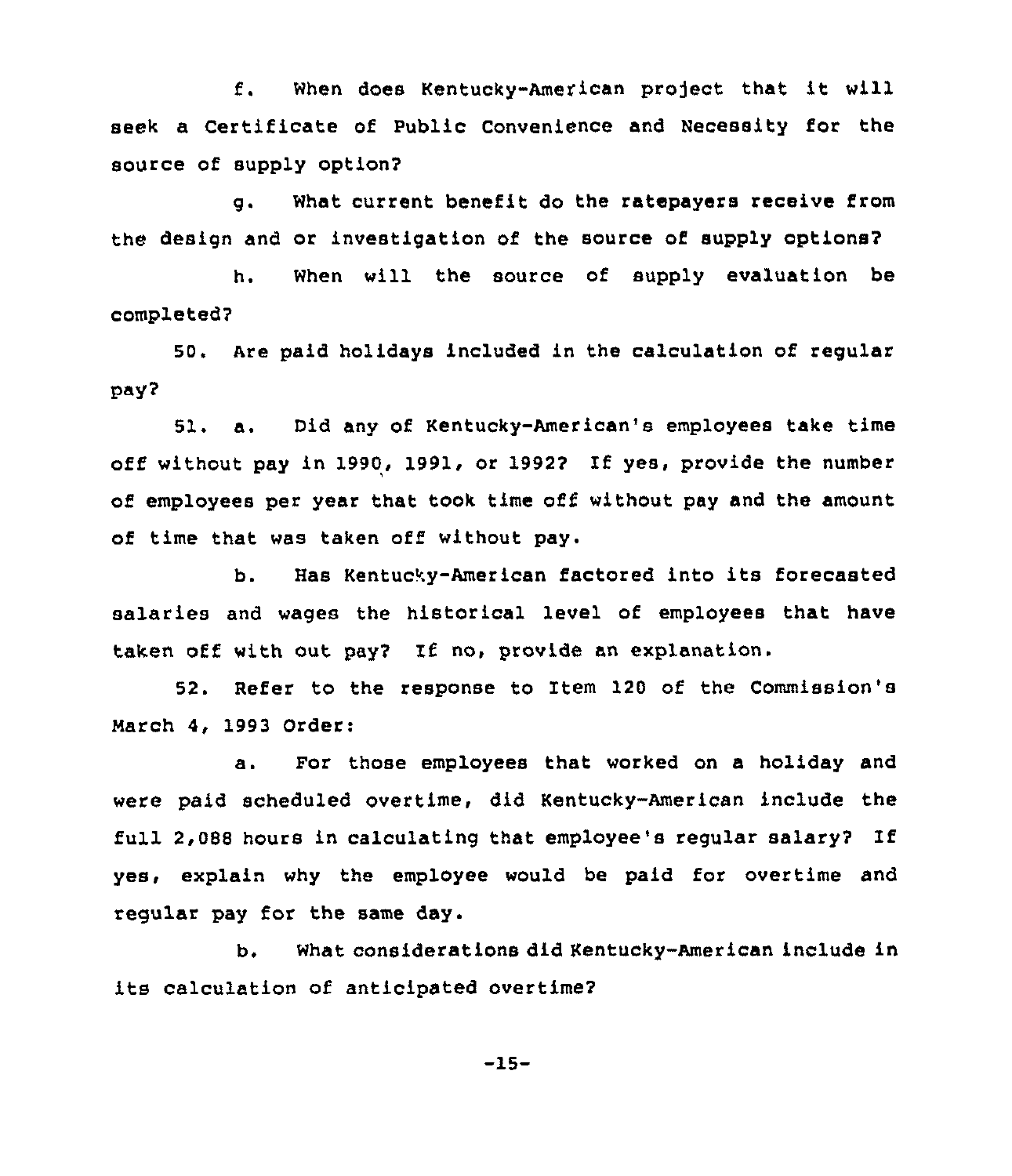c. Provide an analysis of scheduled and nonscheduled overtime in the same form as Schedule G-2 of Exhibit 38.

53. Refer to the response to Item 121 of the Commission's March 4, 1993 Order:

a. What was the criteria used in selecting the utilities in Kentucky-American's wage comparison?

b. Given the differences in positions and training, how accurate is the comparison of gas, electric, and telephone, wages to those of a water utility?

54. Since Kentucky-American's non-union employee's pay raises are based on merit and performance appraisals, explain how all of Kentucky-American's non-union employees received the same percentage pay increases?

<sup>55</sup> <sup>~</sup> a. The comparison of the annual budgeted amounts and actual results for fuel and power provided in response to Item 124(c) of the Commission's March 4, 1993 Order shows that for the period of 1987 through 1992 the budgeted amount exceeded the actual results. Explain why this should not be factored into the forecasted projection of the fuel and power expense.

b. Do the comparisons reveal that there may be a flaw with the way Kentucky-American budgets for its fuel and power expense?

c. What effect did the drought of 1988 have on the forecasted fuel and power expense? Provide a detailed explanation and the dollar amount of the affect.

 $-16-$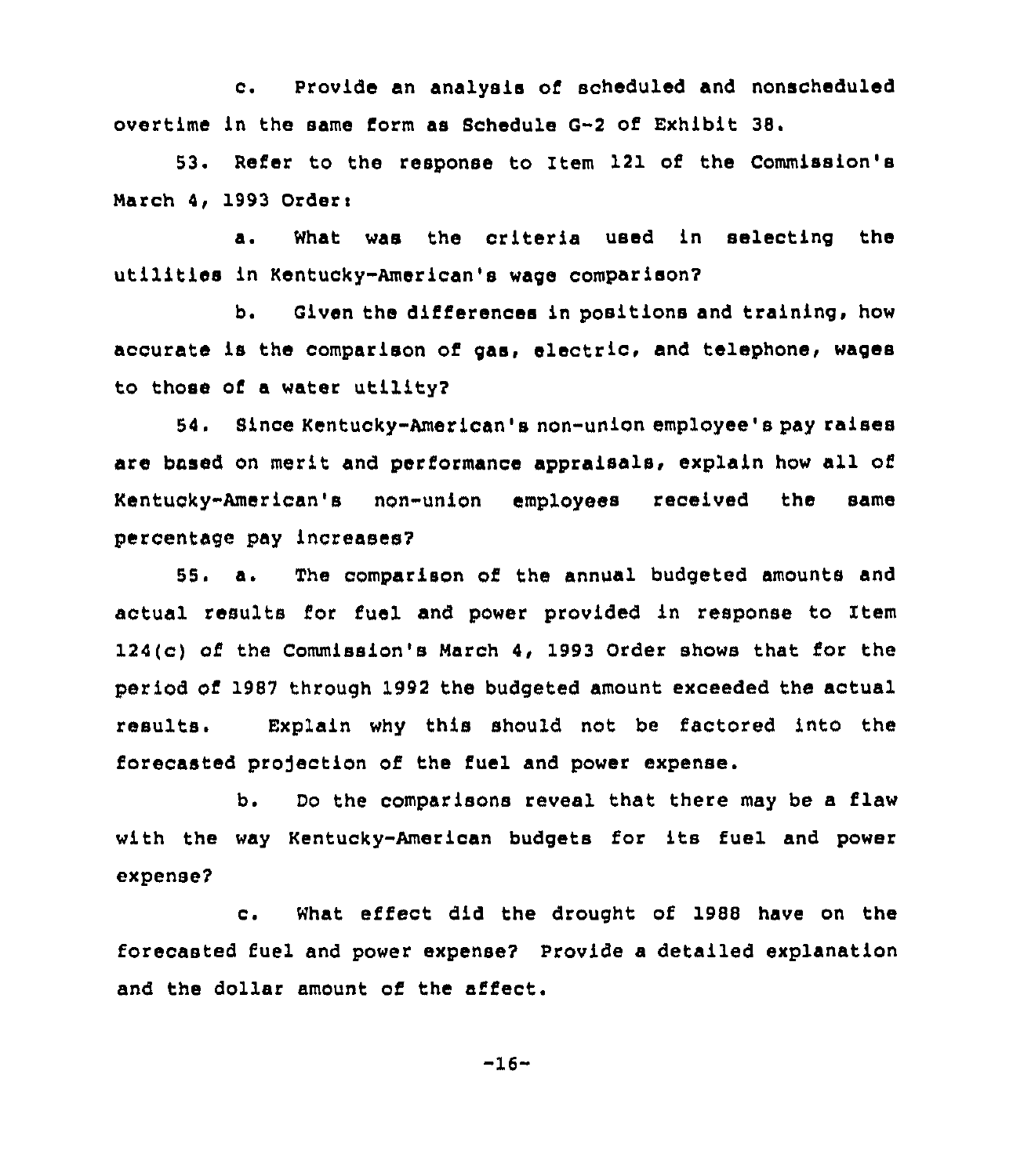56. Are the pump replacements that occurred in 1992 at the Kentucky River Station, the only construction project that will have an effect on Kentucky-American's forecasted fuel and power expense?

57. Reier to the response to Item 129 of the Commission's March 4, 1993 Order:

a. Kentucky-American provided a schedule showing that the average increase in chemical cost for the 11 year period from 1981 through 1992 was 2.88 percent. Explain why the anticipated inflation rate of 3.5 percent would be more accurate than the ll year historical average.

b. Recalculate Kentucky-American's forecasted chemical expense using the 11 year historical average increase of 2.88 percent. Provide all workpapers, assumptions, and calculations.

c. In calculating its chemical expense budget does Kentucky-American normally use a projected inflation rate?

58. Given the current government regulations for sludge removal and disposal, is the use of historical costs an accurate prediction of the future costs of sludge removal?

59. Upon review of the contracts provided in response to Item 133 of the Commission's March 4, 1993 Order, the contract prices did not match the amounts on workpaper W/P-3-10.1. For example, the workpaper shows that the second floor copier cost \$726 per month, but the Xerox contract for the same copier lists <sup>a</sup> minimum monthly lease payment of 8883.87 plus copies. Provide an explanation of why the contracts differ from the workpaper.

 $-17-$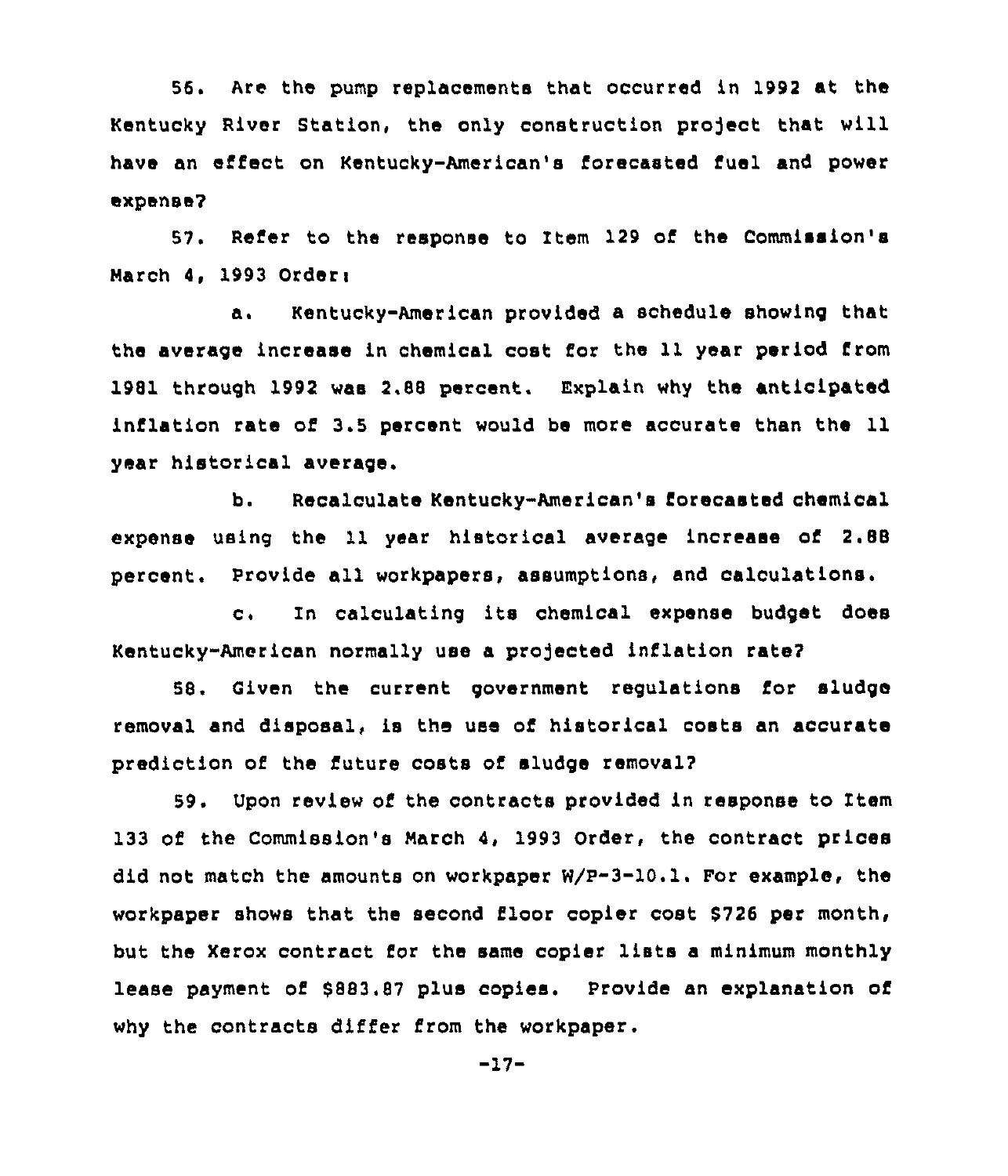60. Item 105 of the Commission's March 4, 1993 Order requested Kentucky-American to provide a detailed listing of the services now offered by the American Waterworks Service Company ("Service Company" ) that were not described in the 1971 Service Company Agreement ("1971 Agreement") or that were grouped with other services, which Kentucky-American failed to do. Provide the detailed listing as previously requested.

61. Refer to Item 106 of the Commission's March 4, 1993 Order. Is data processing and customer billing the only category in which Kentucky-American received a benefit under the 1971 Agreement allocation method at the expense of the other operating subsidiaries? If yes, what caused the increase in the other expense categories when the 1989 Service Company Agreement ("1989 Agreement") was adopted? If no, provide the information requested in Item 106 for each category in which Kentucky-American received a benefit under the old agreement.

62. Refer to Item 107 of the Commission's March 4, 1993 Order:

a. What type of computer equipment and how many employees does the data processing department of the Service Company have?

b. Is printing and mailing the bills the only customer billing function performed by the Service Company for Kentucky-American? If no, list the other billing functions provided to Kentucky-American by the Service, Company.

-18-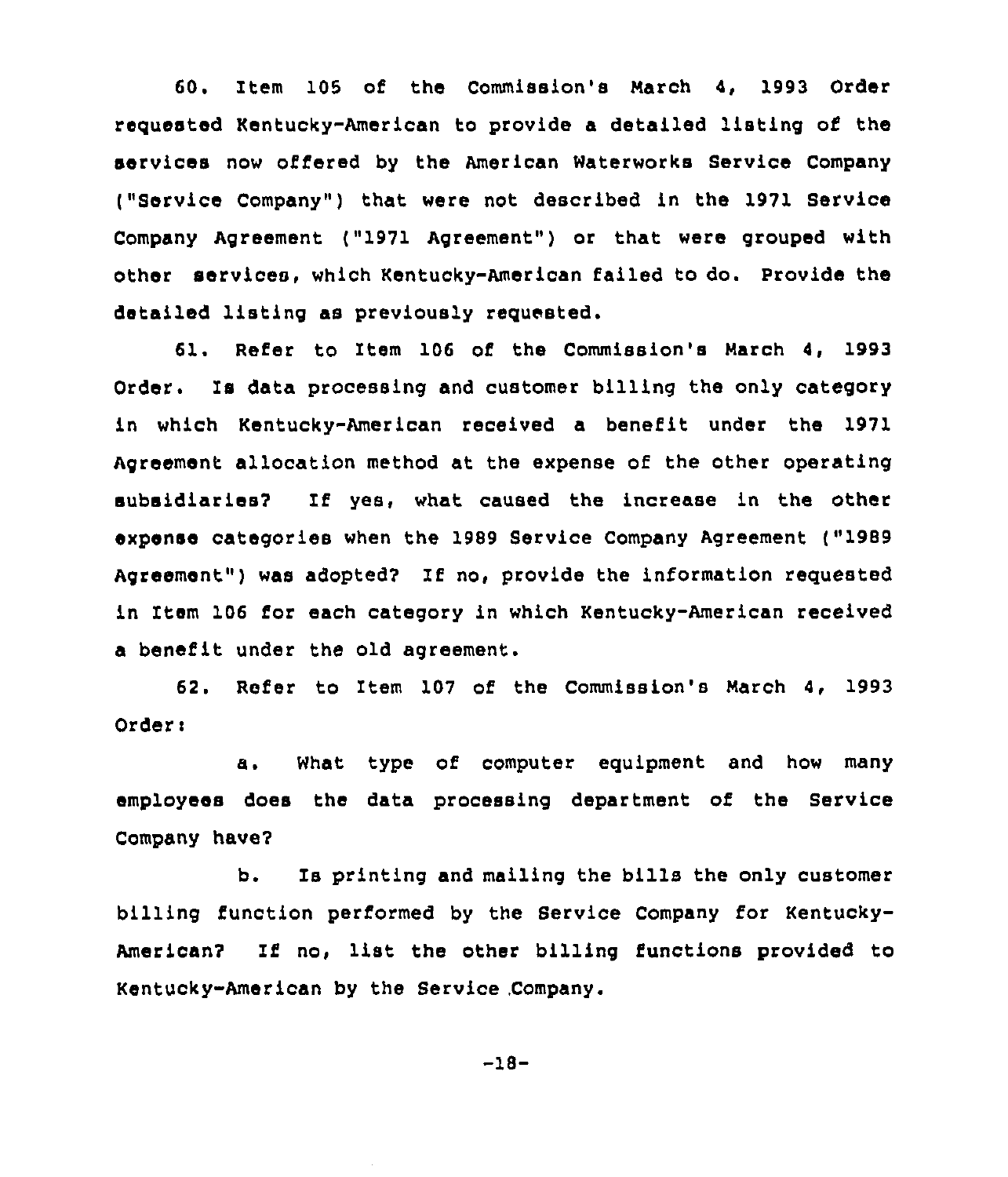c. Given the varied data processing services provided by the Service Company that have no relation to Kentucky-American's customers, provide a detailed explanation ae to why customers or bills is the appropriate allocation method for this service.

d. Is the utilization of the data processing service dependent upon or independent of the size of the operating subsidiaries? Include a detailed explanation.

e. Explain why the Service Company allocated data processing costs are not divided evenly between the operating subsidiaries.

63. In the response to Ztem 185 of the Attorney General/Lexington-Fayette's March 4, 1993 Information Request, Kentucky-American stated that its System <sup>36</sup> computer calculated each customer's bill and the information was transmitted to Hershey. At Hershey, the customer's bill is printed and mailed. Explain why Kentucky-American does not prepare and mail its own customer bills.

64. Item 108 of the Commission's March 4, 1993 Order asked Kentucky-American to describe what drives the investment and cost to operate the Service Company's data processing department. Kentucky-American stated that the number of bills has a minor affect on data processing and that the appropriate allocation for data processing costs is customers, which is not the information that was requested. provide a direct response to Item 108 of the Commission's Narch 4, 1993 Order.

 $-19-$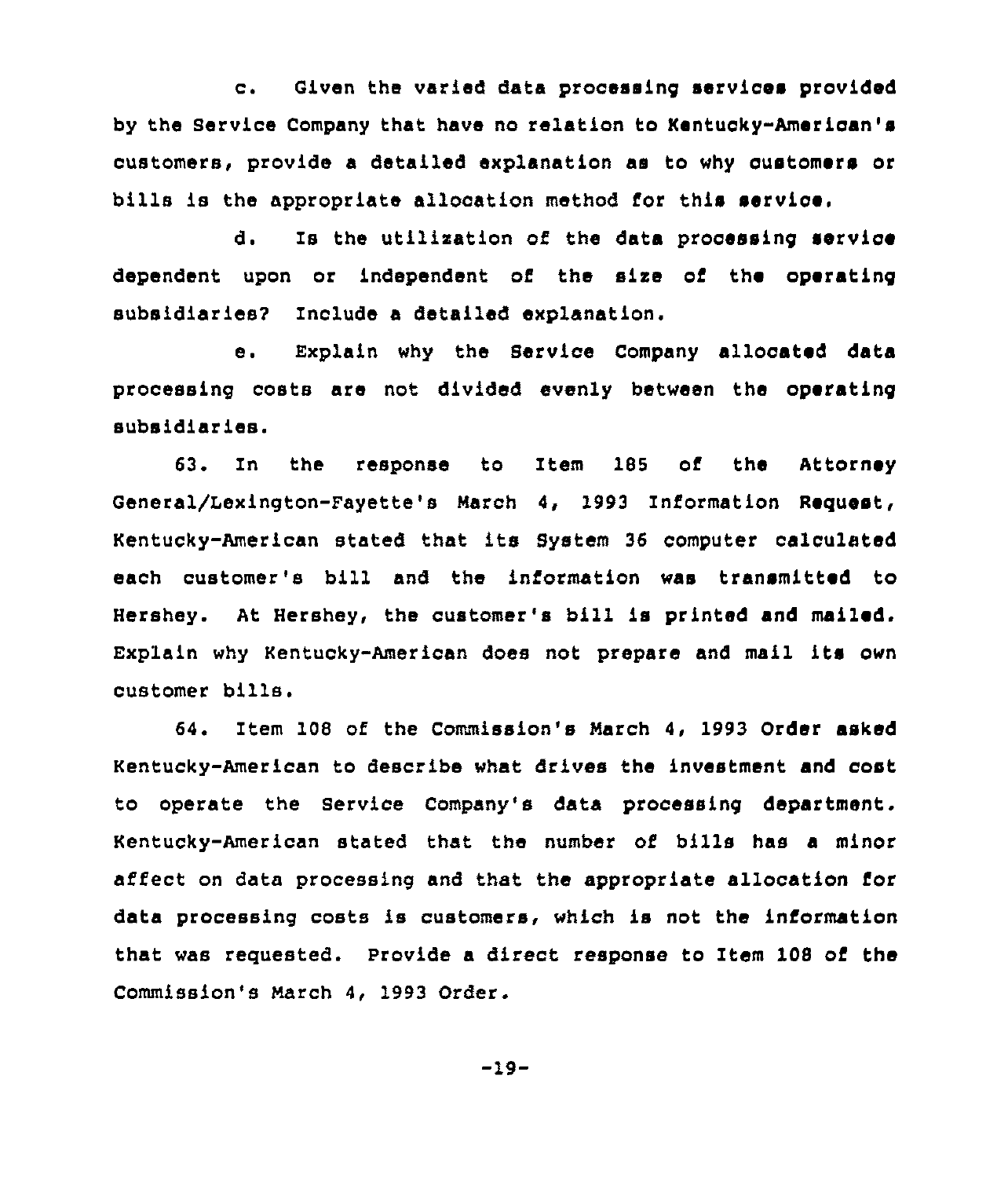65. Aefer to the response to Item 109 oE the Commission's March 4, 1993 Orders

a. In its response Kentucky-American made the following statement, "It does not imply that there is <sup>a</sup> direct relationship between every service provided by the Service Company and Kentucky-American's customers." Identify and describe the services provided by the Service Company where this relationship does not exist.

b. Kentucky-American also stated that, "The Company also teals that there is not <sup>a</sup> direot relationship between every service provided by the Service Company and all of the former allocations used under the 1971 Agreement." Identity and describe the services provided by the Bervice Company where this relationship does not exist.

c. Why is the customer based allocation an appropriate way to allocate costs?

d. Kentucky-American tailed to respond to Item 109(b) <sup>~</sup> provide a detailed response to that question.

66. In its response to Item 110 of the Commission's March  $4$ , 1993 Order, Kentucky-American stated that the spurious accuracy ot the 1971 Agreement allocators came trom, "the physical requirement associated with individuals in 20+ companies being required to count such elements as invoices, KMHs, number ot meetings, bills, both machine and hand prepared."

a. Is the "spurious accuracy" a result of the physical calculation and not the allocation methodologies used in the 1971 Agreement?

-20-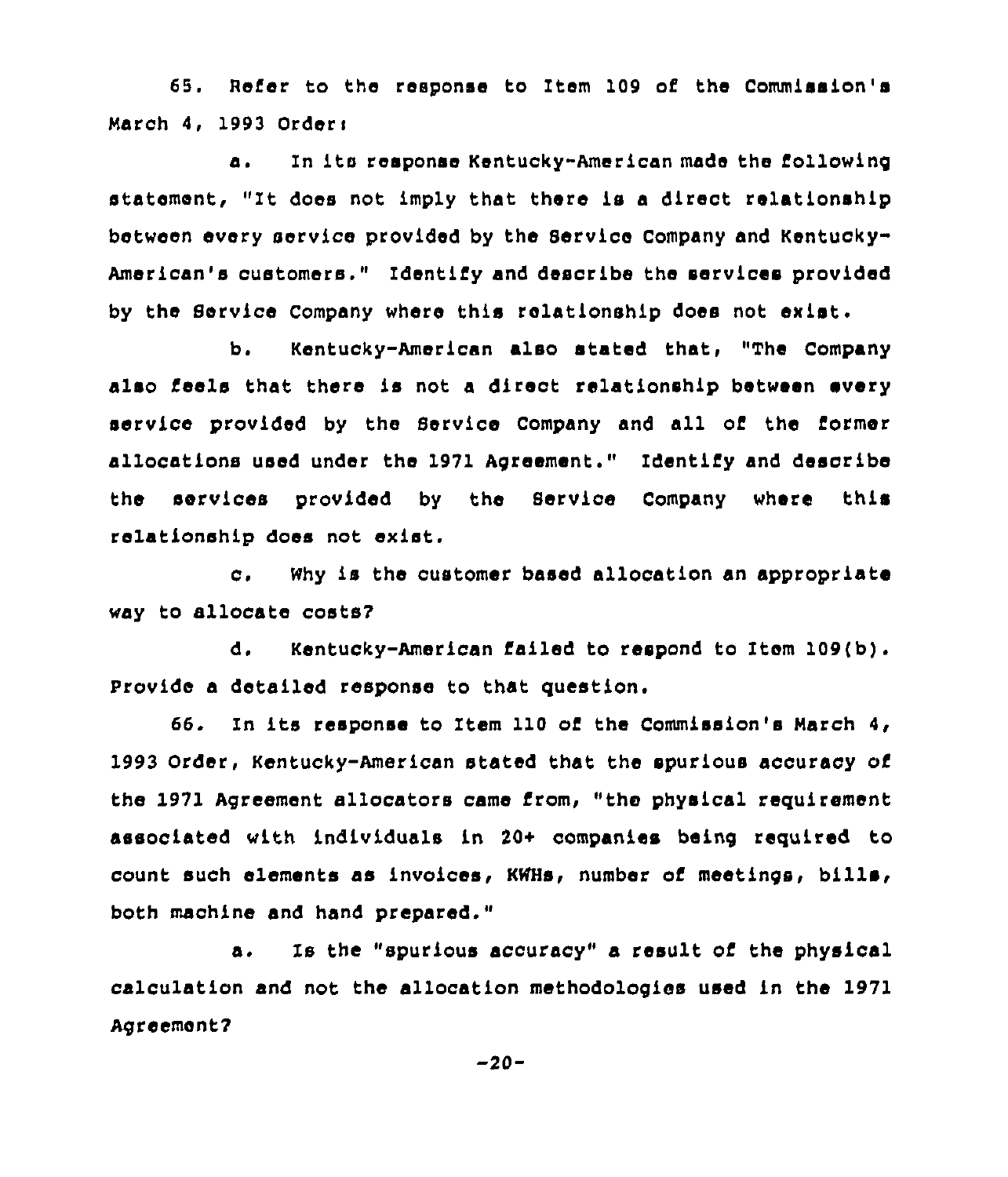b. Identify the calculations that were performed by hand and those performed by machine,

c. Provide <sup>a</sup> detailed explanation as to why all of the allocatione oould not be performed by computer.

67. Refer to the response to Item 111 of the Commission's March 4, 1993 Order. Is there any evidence or studies performed to support the statement that the customers are the cost caueers? If yes, provide copies of any evidence or studies that support the above statement.

68. Provide an explanation as to why the Service Company failed to perform <sup>a</sup> study of its allocation methodology when the 1989 Agreement was developed,

69. What is <sup>a</sup> "remote terminal control unit?"

70. Refer to Kentucky-American's response to Item 144 of the Commission's March 4, 1993 Order. Specifically, identify what hae changed since Case No. 90-321 that would cause the Commission to reconsider its position on the 1989 Agreement's customer allocation methodology.

71. Assuming the Commission denies Kentucky-American's request for deferral of pension expenses as calculated under SFAS 87 and instead includes those expenses in the determination of revenue requirements in this case, would Kentucky-American then fund the pension costs as collected in rates or would it still only fund to the extent of tax deductibility? Provide a detailed explanation of your answer.

 $-21-$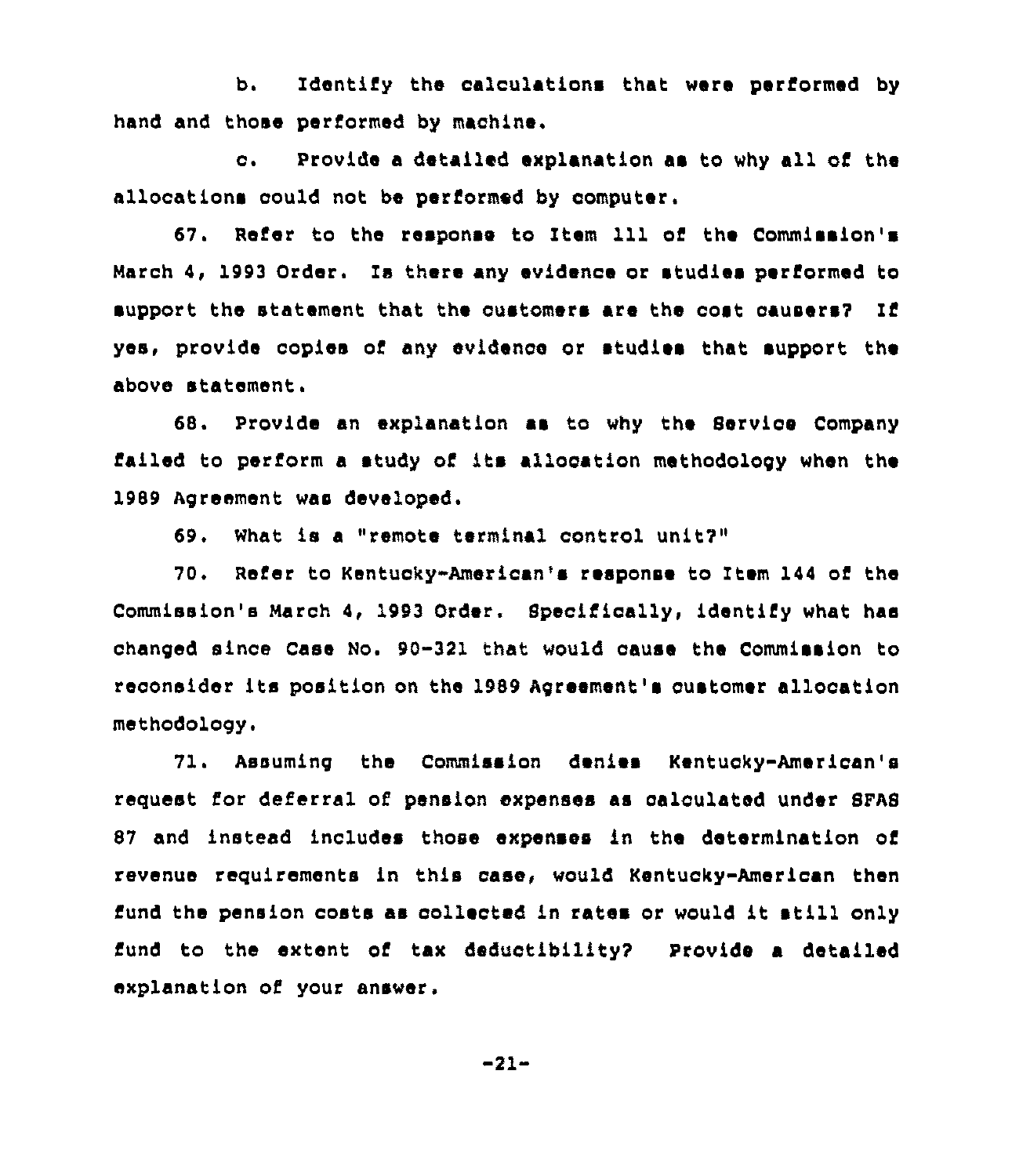72. If Kentucky-American funded pension costa in an amount in excess of that allowed for tax purposes, would Kentucky-American be assessed an excise tax? If so, how much? provide a detailed narrative explanation and all supportinq workpapers and documentation Cor your response.

73. Why did Kentucky-American choose a three year amortisation period Cor the stub portion? Would a 20-year amortisation period, which coincides with the amortisation of the transition obligation, be unreasonable? Explain.

74. Oive a detailed explanation of why Kentucky-American could not absorb the entire 93,806,408 transition obligation at the time SFAS 106 was implemented, What would be the income tax eCfects of this absorption? On net income'? On revenue requirements?

75. To illustrate how sensitive the actuarial study is in relation to the medical trend factor, provide the information as requested in Item 56 of the Commission's March 4, 1993 Order which assumes a 1% reduction in the trend analysis for years 1-12. Show Kentucky-American's allocated portion of SFAS 106 costs in your response,

76. With reference to Item 57 of the Commission's March 4, 1993 Order, prcvide Kentucky-American' allocation of AWWA's total "post-retirement welfare plans" as calculated under the conservative, mainstream and optimistic medical inflation trend options. Use the same format as used in Item 57.

-22-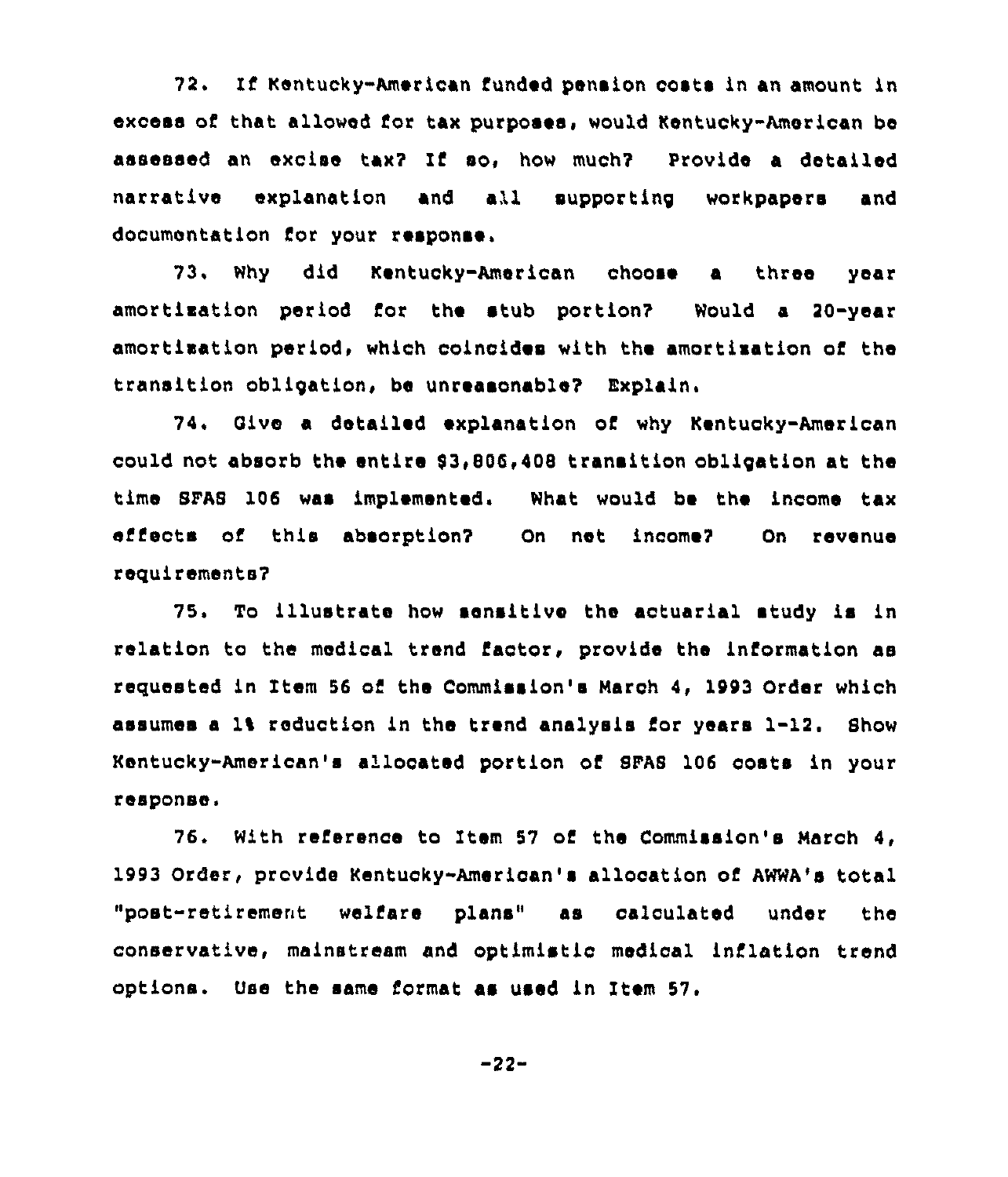77. Describe in detail the method used by Towers, Perrin, Foster, and Crosby ("Towers Perrin") in determining the medical inflation trend rates that were applied in the actuarial study related to SFAS 106. Provide any support or other Justification for the use of these trend rates.

78. In the calculation of the SFAS 106 interest cost component Kentucky-American has included an interest calculation on the current period service cost. Explain why Kentucky-American deems it appropriate to calculate interest on the current year service cost.

79. Provide the SFAS 106 interest cost calculations for the years 1993 and 1994. For each year show the calculations including and excluding interest computed on current year service costs.

80. Refer to workpaper 3-6.2 and explain which of the premiums included in the calculation of the total premium of \$ 1,052,911 are included in the pay as you go coats of \$103,402 as shown on Exhibit RLF-C page <sup>2</sup> of 2. Reconcile these two amounts.

81. Provide a table comparing the premiums as shown on workpaper 3-6.2 which total \$1,052,911 to the premiums paid in 1992 for the same coverages. Use the same format as used on workpaper 3-6.2. Give explanations for any increases or decreases in premium amounts.

82. Give a description of the adjustments made to the grand total premium on workpaper  $3-6.2$  in the amounts of  $$34,176,$ \$ 236,062, \$ 592, \$10,273, \$6,298 and \$ 287,401.

-23-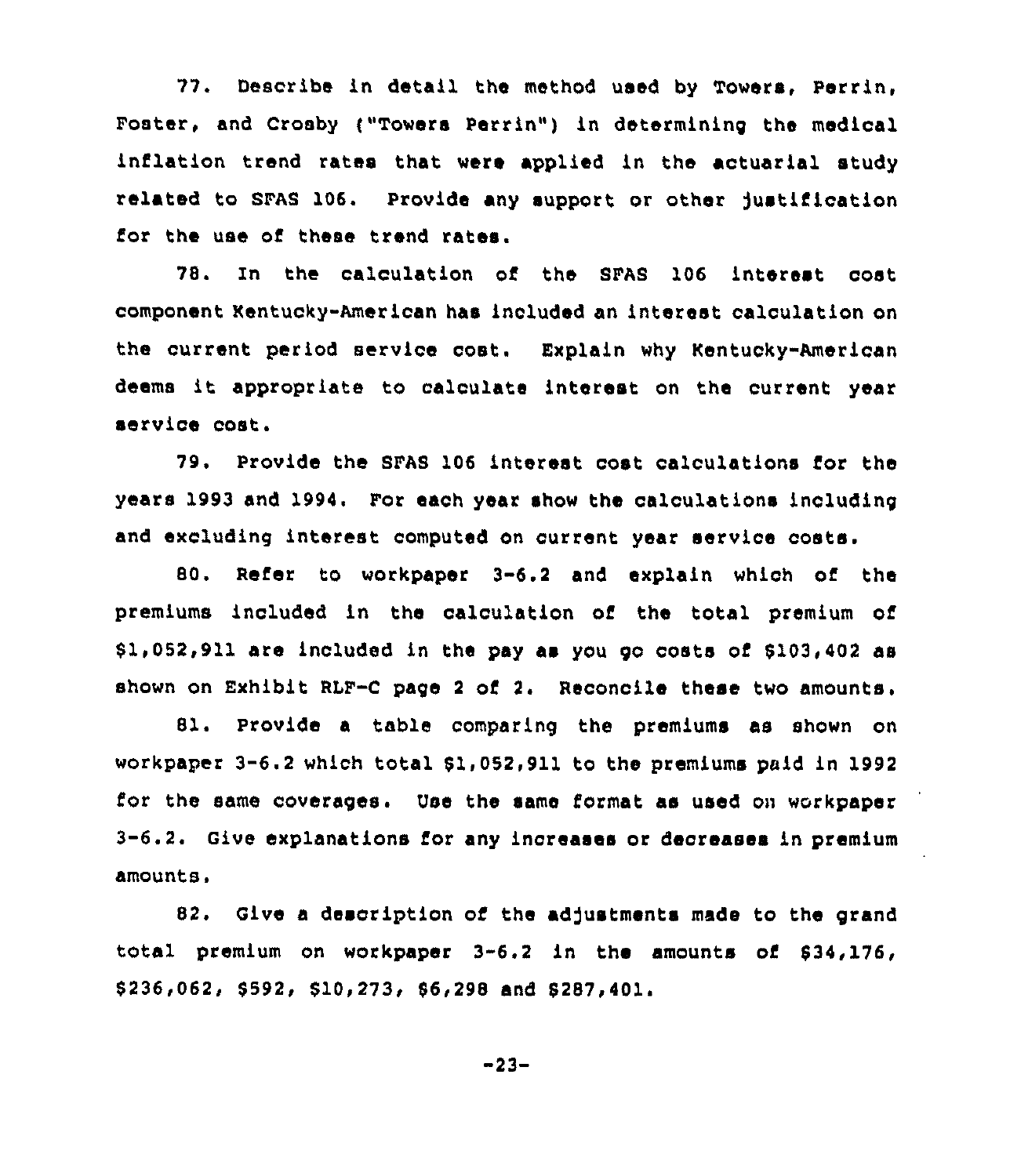83. In reference to the response to Item 147e of the Commission's March 4, 1993 Order, provide and discuss in detail the "careful" medical inflation trends analyses that were performed by Towers Perrin prior to the recommendation of the trend options. In your discussion explain how the company's previous experience wae utilized in the calculations of the medical cost trends and what cost-saving factors were reflected in the starting data. What were Towers Porrin other medical trend options? Provide a detailed narrative explanation as to why Towers Perrin made the recommendation of using the medical trend of 19%-6% as opposed to their other alternatives? Provide all workpapers, assumptions and other documentation to support the proposed medical cost trend.

84. What are the expected accrued pension costs as calculated under SPAS 87 for the test period and 1994? Show detailed calculations for AWWA and allocations to Kentucky-American.

85, Is Kentucky-American planning to include in rate base the regulatory assets which result from deferring SPAS 87 costs and the unamortized stub portion of SPAS 106? Explain.

86. Zn reference to Item 145(a) of the Commission's March 4, 1993 Order, provide a summary of iindings of the 1990 employee benefits study. What actions were taken by Kentucky-American as a result of those findings?

87. In reference to Item 217 of the AG's data request number 1, explain how the allocations of pension costs are calculated and provide detailed explanations. Why is Kentucky-American asking to accrue its portion of the estimated 1992 pension cost in the amount

-24-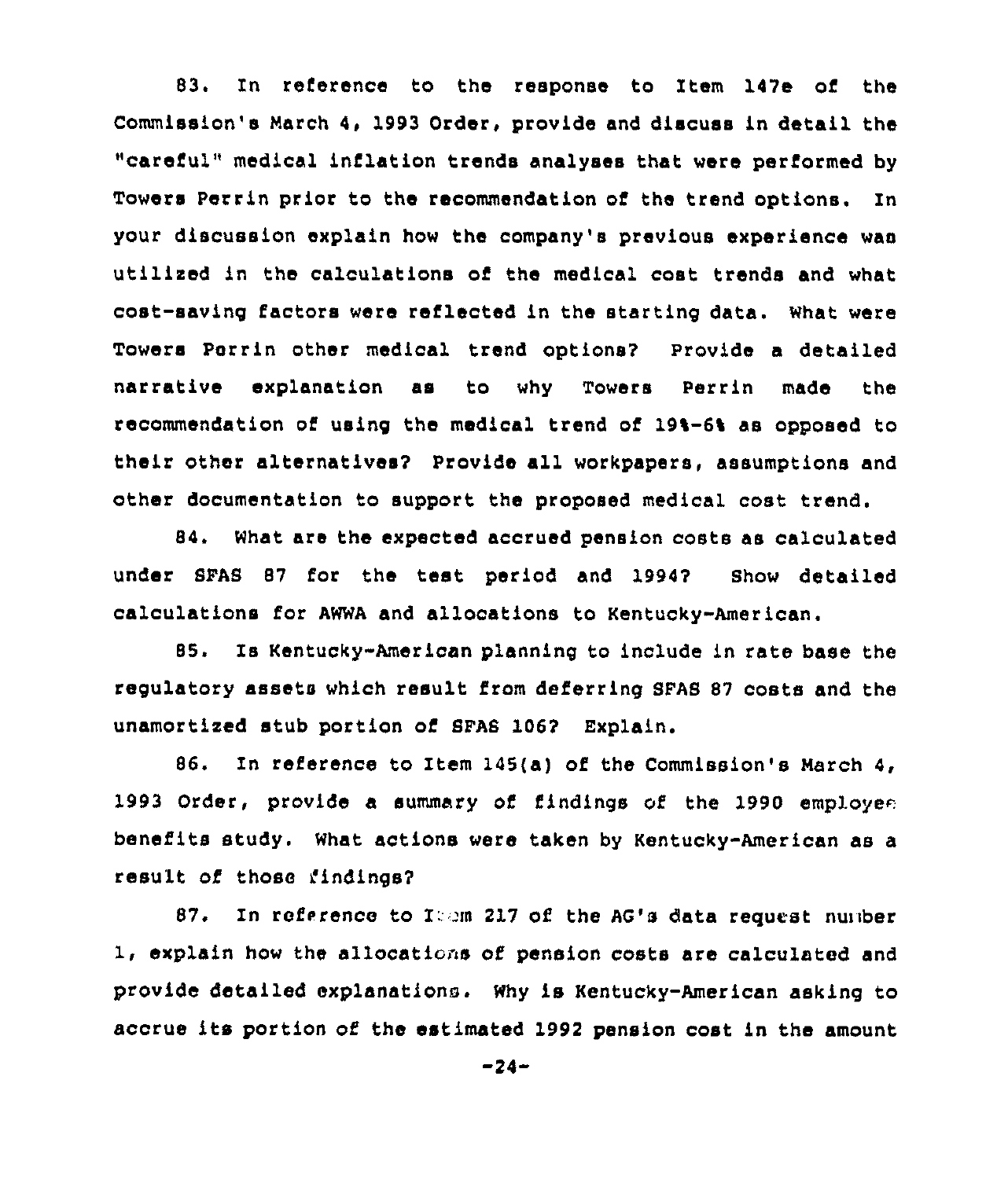of 86,900,000 while the actuarial study indicates the actual cost was \$6,026,065?

88. Why is the 1993 medical cost trend 151 on Schedule 1 of Exhibit RLF-D while the heading of Exhibit RLF-A indicates a 16k rate was used'

89. Explain why the medical cost trend used by AWWA begins with a rate of 19% during 1991 while Nr. Farrell states in his testimony that the average annual increase in medical costs for the past five years was around 151.

90. In reference to Item 42 of the Commission's March 4, 1993 Order, how does offering two health benefit plans to employees help reduce or control post-retirement benefit costs? Are there any other plans currently being considered at this time to help control related costs?

91. Provide a copy of the most current certified actuarial report regarding SFAS 106. If there has not been <sup>a</sup> report issued at this time, what is the anticipated date of the initial report?

92. Explain in detail why an 8.75% fund earnings rate was used in the calculation of SFAS 106 costs. Provide all workpapers, assumptions and other documentation to support this rate.

93. Provide detailed comparisons, using the 1971 and 1989 cont acts, of the Service Company SFAS 106 costs allocated to Kentucky-American in the base period and forecasted period. The comparisons should be in the same format as Kentucky-American's response to Item 1 of the Commission's December 8, 1992 Order.

 $-25-$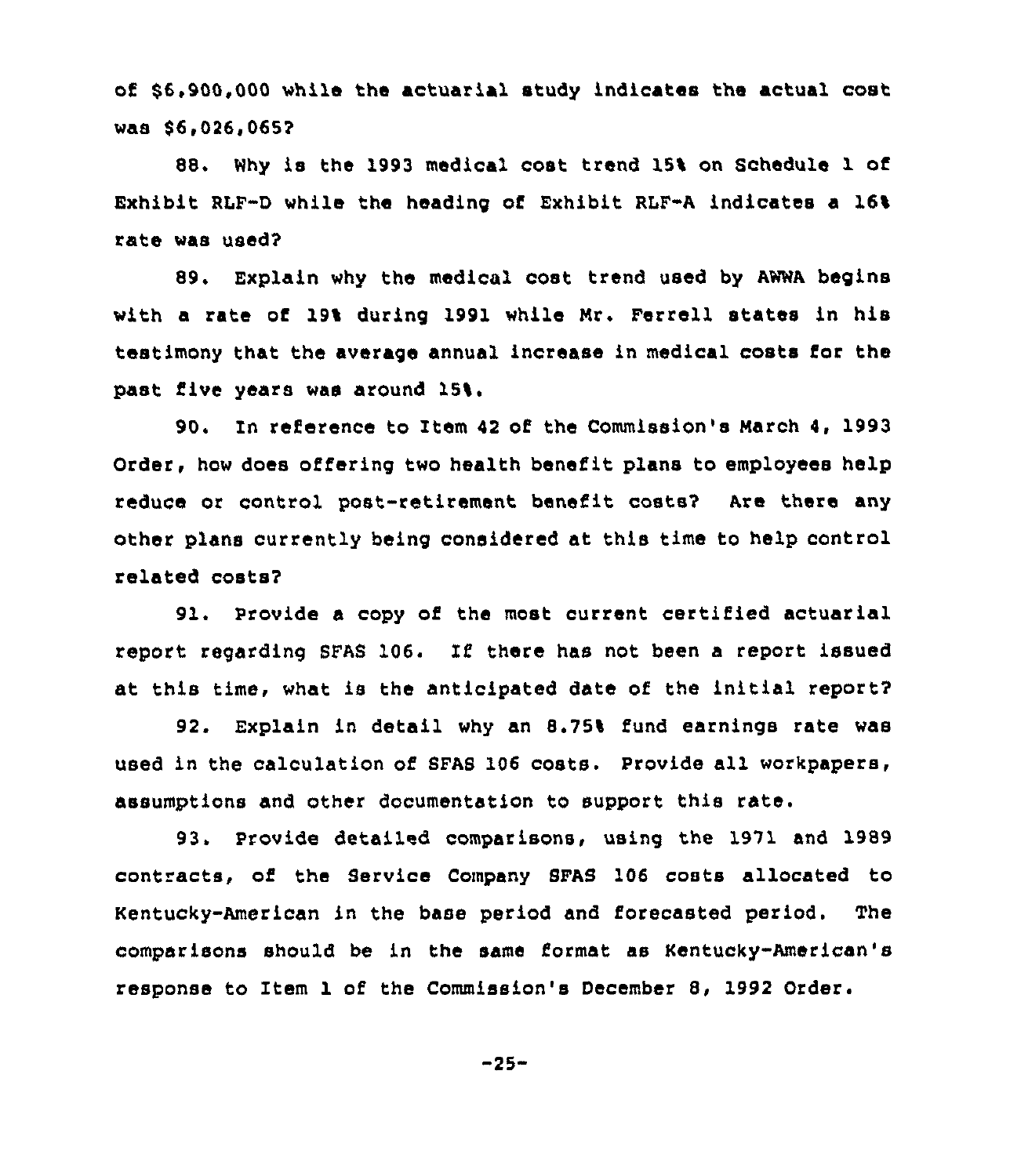94. Provide detailed comparisons, using the 1971 and 1989 contracts, of the Service Company SFAS 106 costs directly billed to Kentucky-American in the base period and forecasted period. The comparisons should be in the same format as Kentucky-American's response to Item 1 of the Commission's December 8, 1992 Order.

95. Provide supporting calculations for 1993 and 1994 service costs, interest costs, amortixation of transition obligations and returns on plan assets for the Regional Office, Belleville Laboratory and the General Office as shown on Exhibit RLF-C page 1 of 2. Provide explanations and calculations of the allocation factors used on that Exhibit to allocate those cost components to Kentucky-American.

96. In response to Item 87 of the AG's data request, the company stated that it does not currently expense all Pay-as-you-go cost. Provide an explanation for the treatment that is used.

97. In question 106 of the AG's data request, the reply for part <sup>A</sup> was age 62 for the full eligibility date for employees to receive non-pension post retirement benefits. In part <sup>D</sup> the answer was 55 with 15 years of service for employees to retire with full pension and non-pension post retirement benefits from the company. Explain.

98. If Kentucky-American's revenue requirements are determined by utiliring the ERISA plan for accruing pension benefits, will this result in current rates recovering current cost of service? Explain.

-26-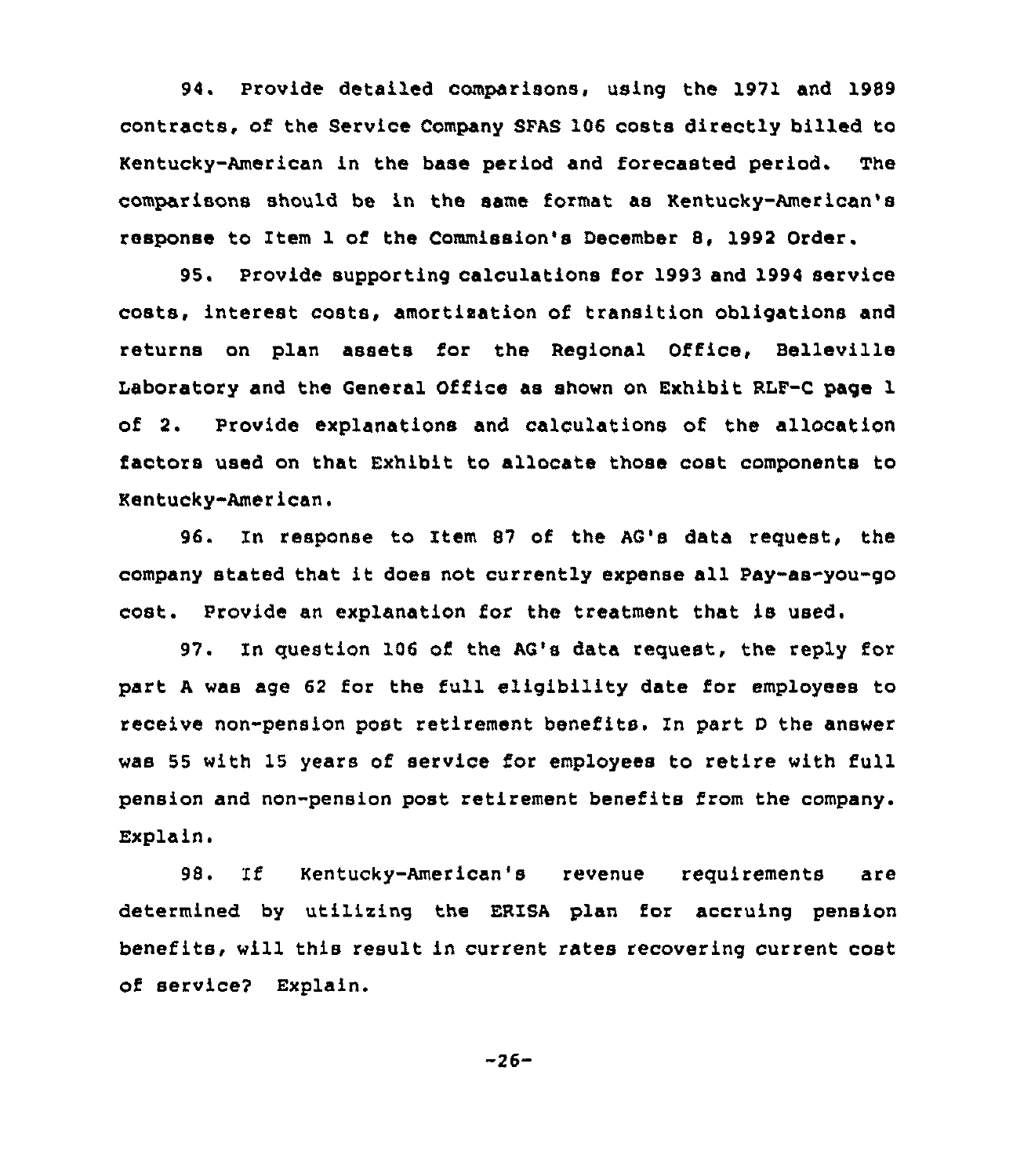99. Explain and quantify all effects of the company's proposal to include in revenue requirements pension expenses based on ERISA rather than FASB 87. Provide a schedule showing service costs, interest costs, plan assets, return on plan assets, amount to be funded, and net pension expense for each method of valuation for the test year and the years 1992-2002.

100. a. Has Kentucky-American deferred any savings associated with the adoption of SFAS 87 for future return to ratepayers2 Provide a detailed narrative explanation for your answer.

b. Has Kentucky-American requested Commission approval to defer any savings that resulted from the adoption of SFAS 877

101. In response to Item 472 of the Attorney General/ Lexington-Fayette's Narch 4, 1993 Information Request, Kentucky-American stated that it is aware of state Public Service Commissions that recognise depreciaticn as a component of the Lead/Lag Study. Provide a list of those commissions and any other pertinent information.

102. Provide a detailed monthly revenue analysis, preferably in spreadsheet format (billing determinants, rates and revenues) for the period January 1991 through August 1994 which supports historic and projected revenues by class and for each category of operating revenue. This analysis must contain information that permits recalculation of projected revenues given the billing determinants, revenue forecast assumptions and applicable rates for each revenue class.

 $-27-$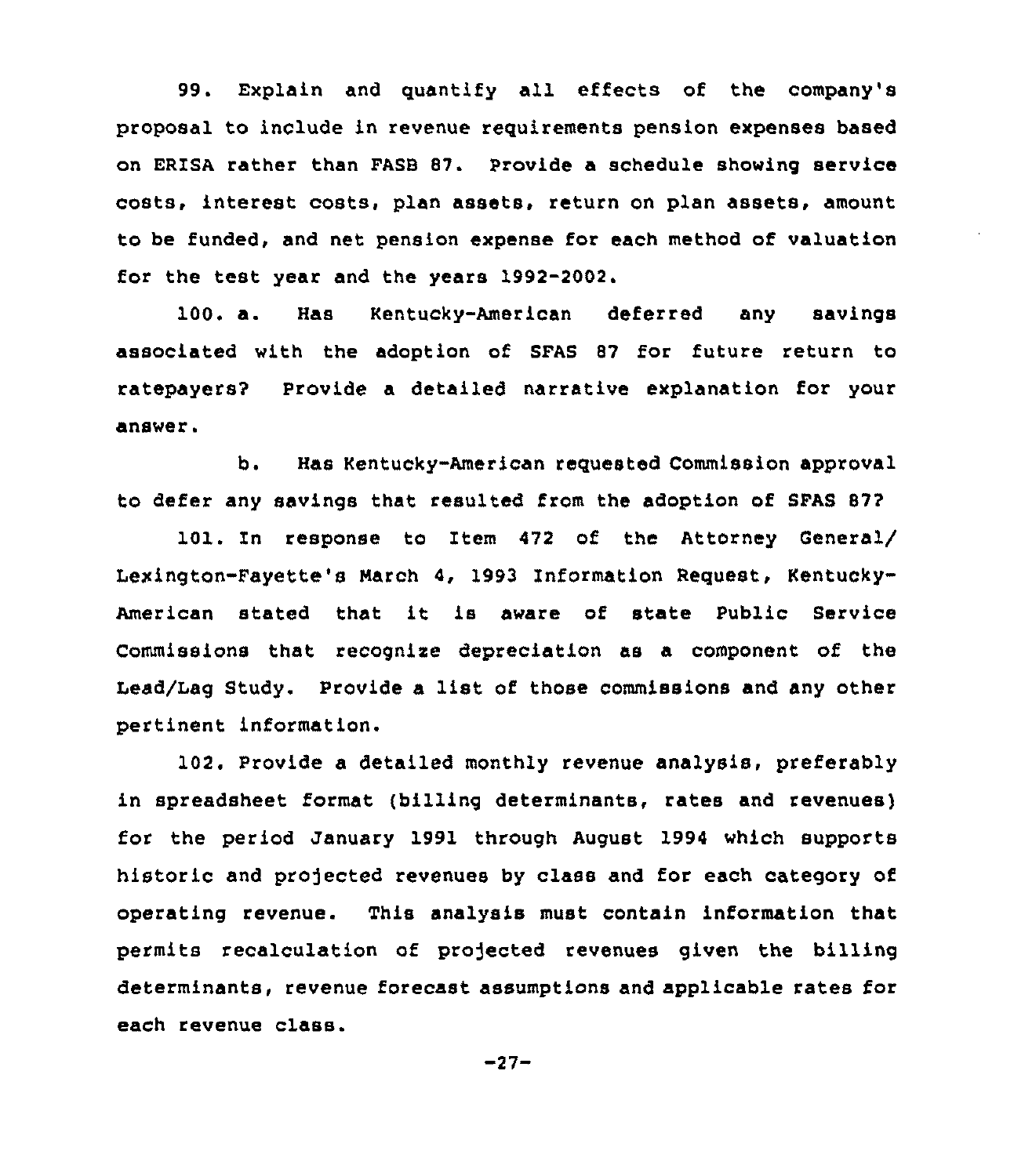103. Provide workpapers supporting the monthly accruals for Account 420, AFUDC for 11/92 through 4/93.

104. Describe how the past-retirement healthcaxe benefits differ from the benefits provided to active employees. Describe any changes to the retiree plan since January 1, 1990.

105. Provide any surveys performed by American Water Works or Kentucky-American which compare their level of post-retirement benefits with those of non-regulated industries. In light of the vast majority of companies changing their post-retirement benefits prior to the adoption of FAS 106, explain why Kentucky-American has apparently rejected any changes to its plan which would reduce the ratepayer's cost of providing retiree health care benefits.

106. Referring to Item 62 of the Commission's March 4, 1993 Order, are health care benefits the only benefits provided by Kentucky-American? If not, describe all other benefits and explain any changes that have occurred since January 1, 1991. Provide a copy of any brochures, policies, or benefits summaries (such as information that may be provided to new or prospective employees).

107. Identify all changes to Kentucky-American's employee medical plan from January 1, 1992 to the present. Identify the date of the change and the anticipated cost increases or decreases associated with the change. Describe how these plan changes were incorporated in employee medical expense projections.

108. Refer to the response to Item 102 of the Commission's March 4, 1993 Order. Does Kentucky-American consider the construction delays encountered unique to 1992 or have these delays

-28-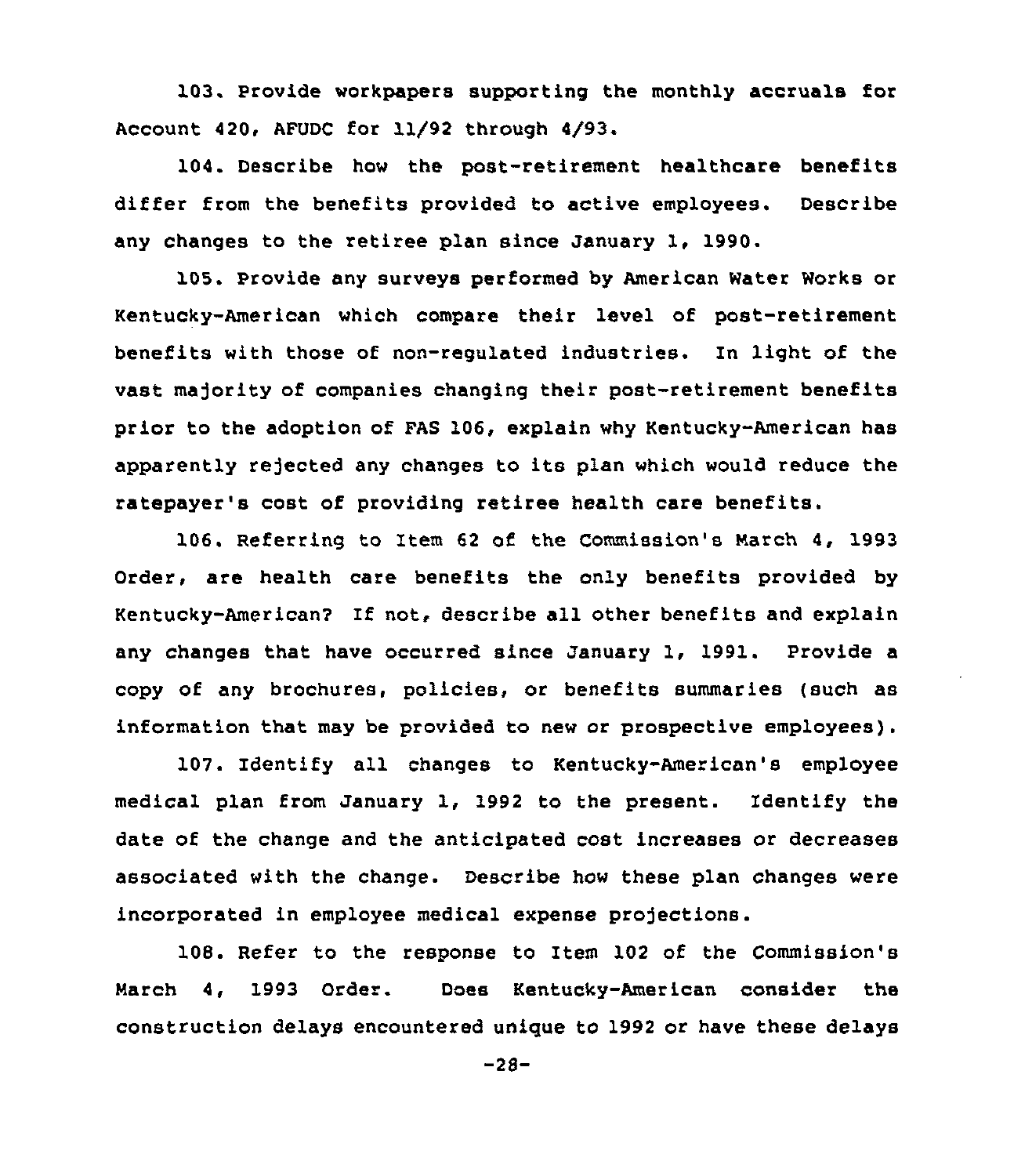been incorporated into future capital budgets? Describe each delay individually and elaborate on Kentucky-American's view of the specific delay.

109. When will American Waterworks adopt FAS 106 for financial reporting purposes? Provide the actuarial studies supporting both the FAS 87 and FAS 106 expenses for the year ended 12/92.

110. Rate Filing Exhibit 10 contains a highly summarized version of forecast capital expenditures for 1993 forward. In addition, provide:

a. Complete construction budget documents and related support for the period 1989 through present. This should include, whether or not part of the budget document, per se: project Justifications, authorizations and descriptions (including estimated completion dates) for all budget items required under Kentucky-American policies.

b. For the period 1991 through present, provide any workpapers or other documentation required to calculate the expenditure forecasts in the construction budget.

111. Provide plant accounting policies and procedures, including:

a. Procedures for classifying expenditures by plant category and budget item.

b. Procedures relating to work order/fob order approvals, accounting and completion.

-29-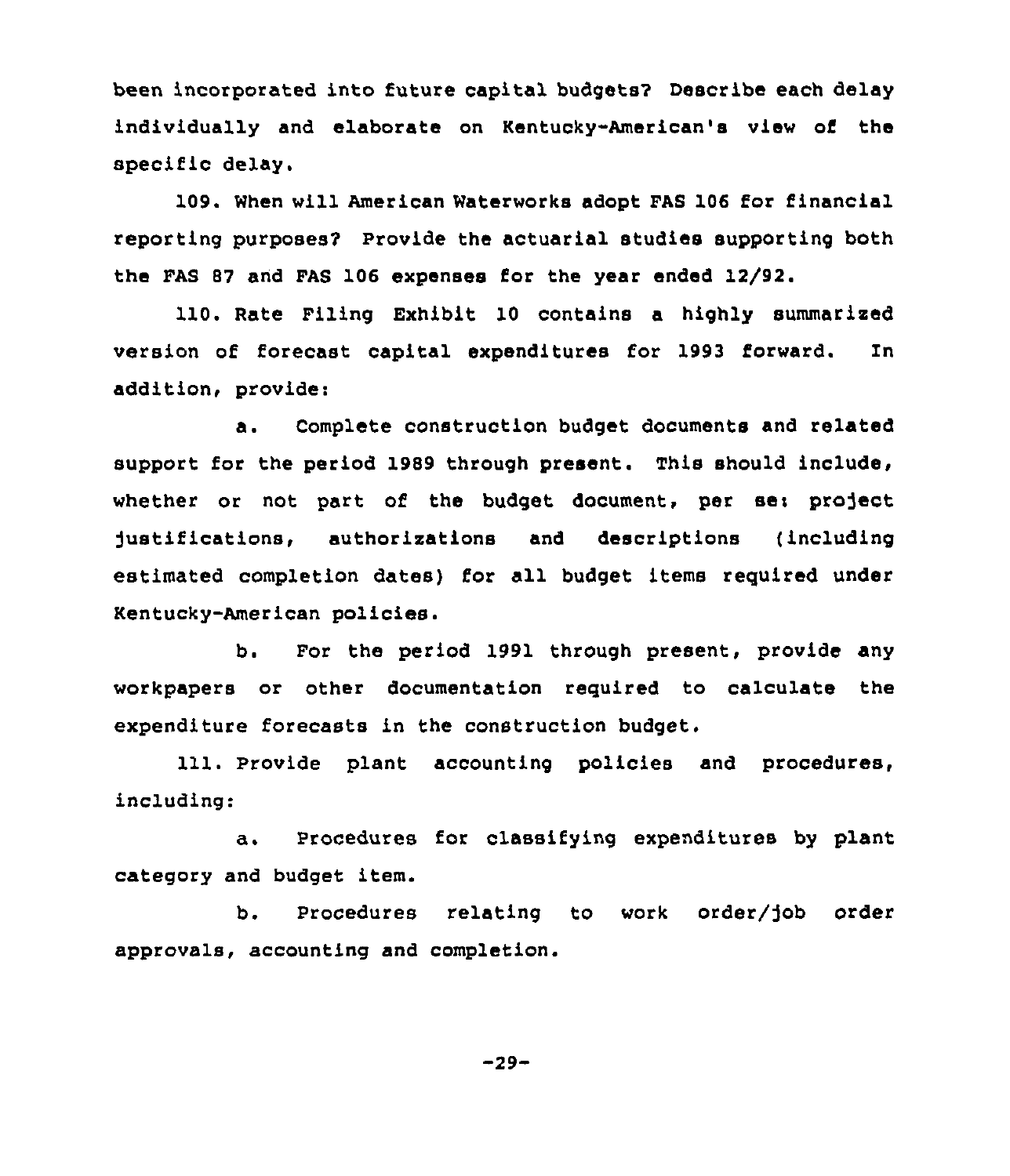c. Procedures relating to transfers from CWIP to completed construction, from completed construction to plant accounts, and for retirement.

d. Procedures for loading (capitalising) constructionrelated materials and supplies, vehicle usage, labor and general and administrative overheads.

112. Provide actual capital expenditures, retirements, and accounting transfers of CWIP to completed construction for months after 10-92 which have since become available,

113. Refer to the monthly financial data provided in Exhibit 38, Schedules  $C-2$ .  $2(a)$  and  $(b)$ .

a. Confirm whether month headings for the "base" period amounts shown in schedule  $C=2.2(b)$  are correct or incorrect. If correct, explain why the months do not correspond with the base period calendar period indicated in the filing (i.e. Nay, <sup>1992</sup> through April, 1993).

b. Provide financial account data in the same account/subaccount format for the months Nay through August 1993.

114. provide historical OaN expenses for the ten years ending 1992 desegregated according to major general ledger (source of supply, pumping, treatment, transmission and distribution, etc.) and budget (labor, fuel/power, chemicals, waste disposal, etc) categories. (Note: The 10 year historical data in the rate filing is not desegregated below the level of OGM.)

115. Has Kentucky-American conducted studies of compensation for management employees, similar to the one provided for hourly

-30-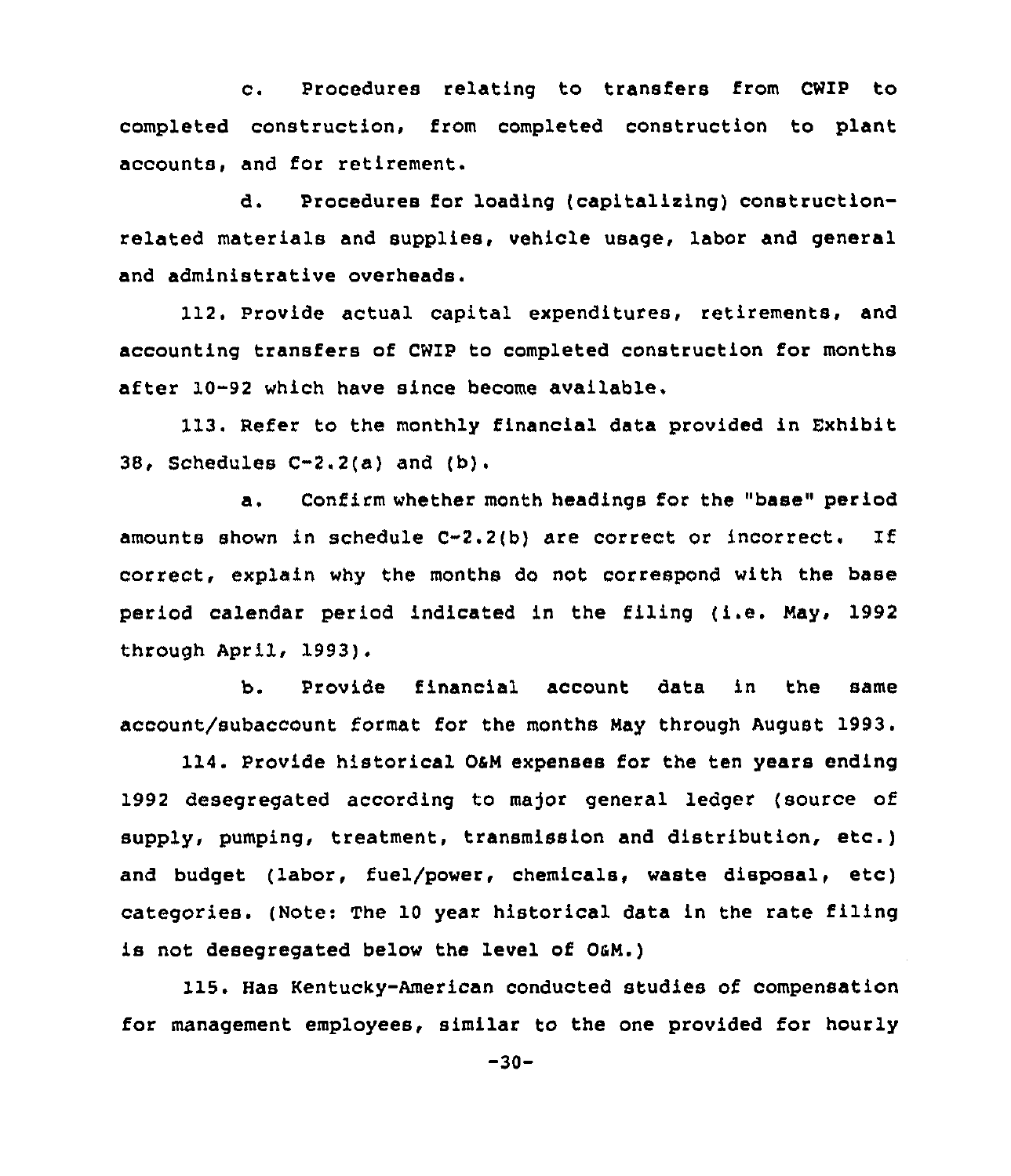employees in response to Item 121 of the Commission's March 4, 1993 Order. If so, provide copies.

116. Provide information to update the employee roster (WP 3- 1.23) and the payroll forecast (WP 3-1.8) which has become available since 9-92 reflecting termination/retires, new hires, positions created and eliminated, etc.

117. Provide support for projected non-union hourly and salaried increases for 1994 (shown in WP 3-1.21 <sup>6</sup> 22).

118. Provide the most currently available authorised position listing.

119. The workpapers provided in support of fuel and power expense are insufficient to permit recalculation of the amount forecasted for the test period. Provide a complete set of workpapers which enables recalculation of the power cost amounts shown for each month of the forecast period from power prices and pumping. In the event that Kentucky-American believes the workpapers contain sufficient power price and quantity information to permit recalculation of the monthly amounts, provide a detailed example recalculating power expense for one of the forecast period months with specific references for each factor to the workpaper page from which the information was obtained.

120. Provide a workpaper which reflects and explains the derivation of forecast period pumpage used in the fuel/power expense calculation from forecast period sales. Include assumptions, explanations and amounts needed to reconcile sales and pumpage for unaccounted for water.

-31-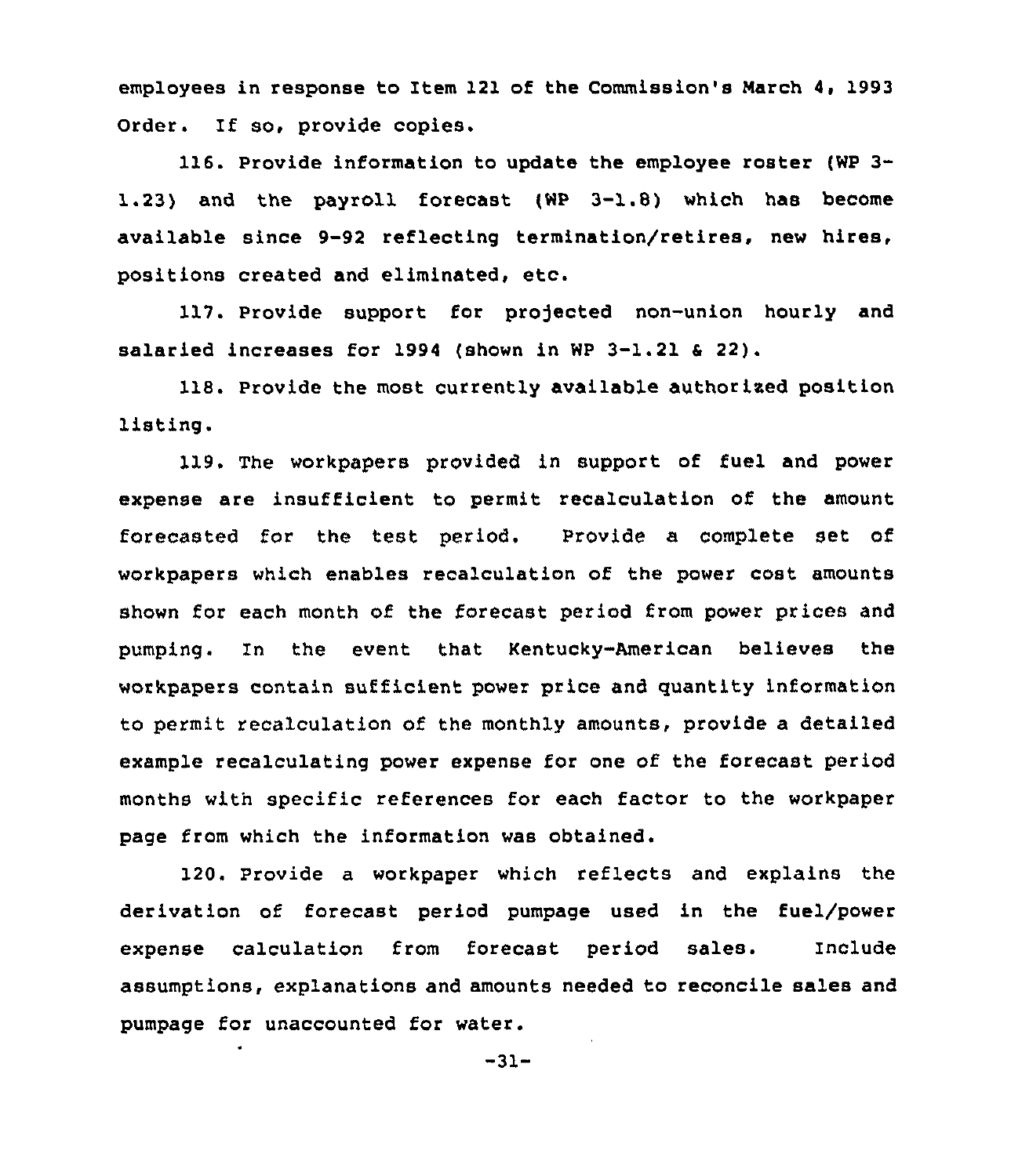121. Provide a summary of the most recently available actual prices per unit paid by Kentucky-American for aluminum, chlorine, hydrated and pebble lime, polymers no. 1, ferric chloride, fluoride and caustic soda.

122. Explain how pumpage (for the purpose of determining chemical costs) was derived from sales. If the same pumpage statistics were used for chemicals and power expense, so indicate. If not, explain why they are difierent for ite use.

123. Provide a detailed workpaper which supports the monthly charges to both accounts 643.3 and 643.31 (current and amortized expenses) in the forecast period. It is impossible to derive these amounts from the analysis on WP 3-4.1. The workpaper should permit recalculation of the monthly amounts posted to each of the two accounts in the forecast period.

124. Provide a detailed analysis sludge lagoon cleaning costs for the most recent historical cleaning, and for the forecast period cleaning estimated to be \$100,000.

125. Explain why sludge lagoon cleaning costs will not decrease if the lagoon is cleaned <sup>4</sup> times as often as it has been in the past.

126. Provide any environmental agency orders or company or other analysis which supports the decision to clean the sludge pond four times as often as in the past.

127. Refer to WP 3-7.1. For each deferral, indicate costs which have actually been incurred and those which were projected. For costs incurred, provide evidence (copies of invoices, etc) to

-32-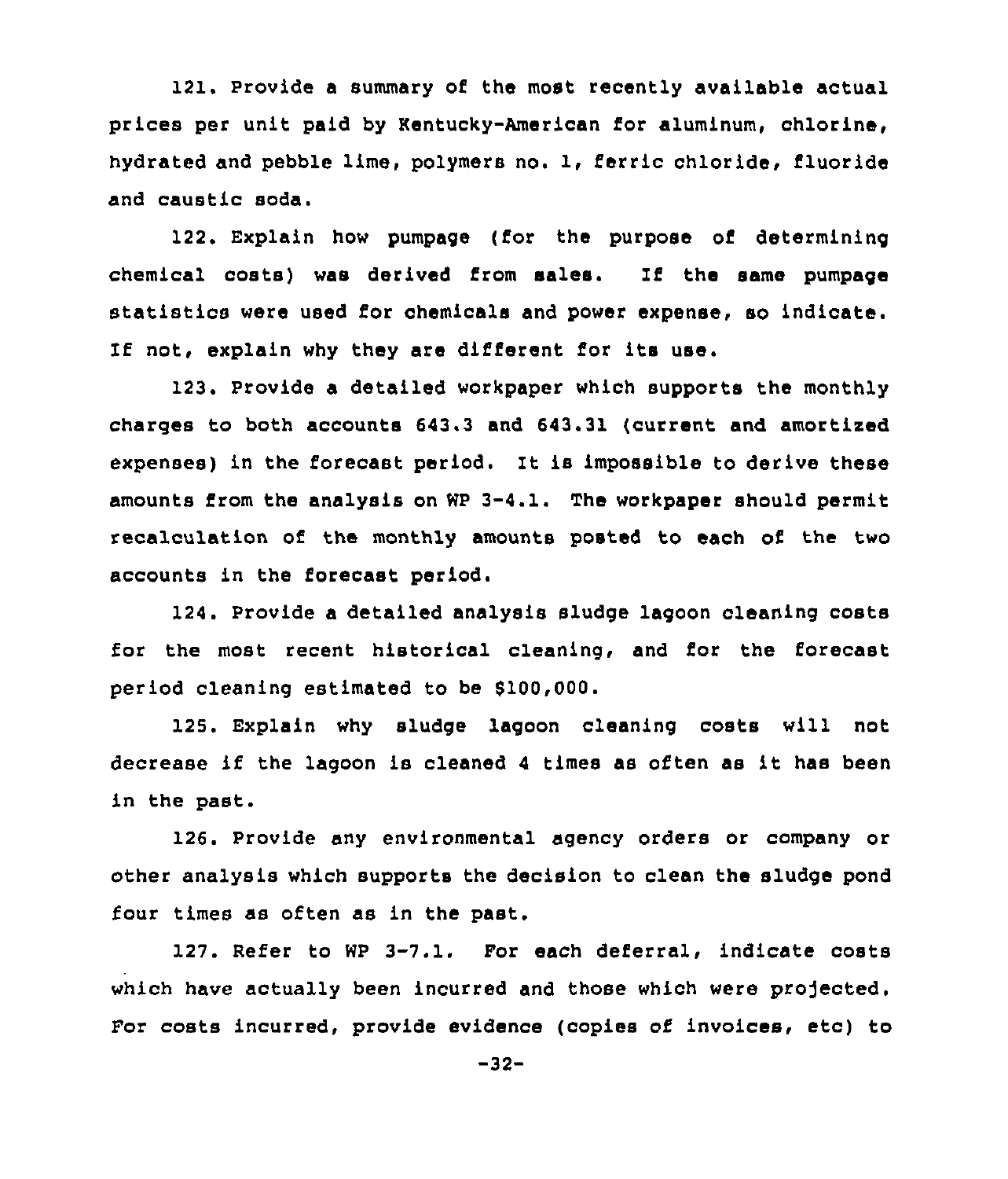support the amounts claimed. Update any estimates for which costs have since been incurred. Provide documentation describing and supporting the calculations of any estimated future costs. In particular, provide the supporting calculation for the rate case amortisation on case No. 91-361 of 884,433 on w/P 3-7.l. Explain why this amortisation should not be 868,932 ( 183,818\*9/24).

128. What is the nature of the 890,000 in AWWS cost associated with the current case. How much of this cost has been incurred to date? If this represents AWWS employee salaries and similar costs, is this recorded as a direct assignment to KWA on AWWS books? If not, how is it accounted for?

129. Provide invoice support for all workers'ompensation and general liability insurance for the years, 1991< 1992 and 1993 to date.

130. Explain the meaning and the source of the workers' rate and amounts associated with labor on workpaper WP 3-8.1. What relationship does the rate and the labor bear to the forecast premium? Provide the rates and amounts applicable to the most recent 12 months of historic data.

131. What factors caused workers' compensation insurance premiums to increase more than 1506 percent between the period ending  $4/92$  and the forecast period  $(54, 454$  vs.  $138, 394)$ ?

132. Explain the large deviation between actual and budgeted depreciation.

133. There are a number of reconciliation items shown on the Kentucky-American Federal Tax Return Statement <sup>6</sup> (Exhibit 31 (a),

 $-33-$